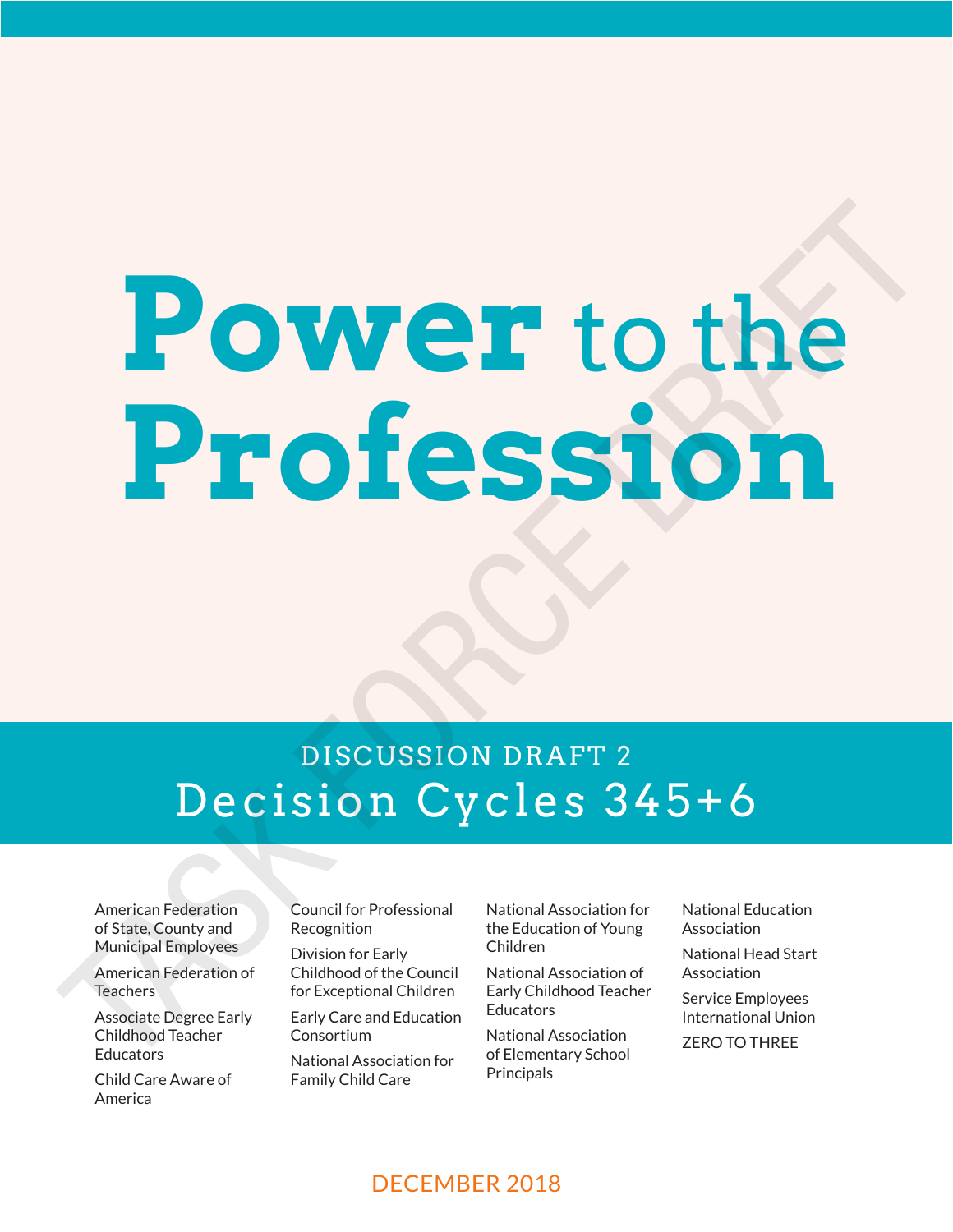**Power to the Profession** is a national collaboration to define the early childhood profession by establishing a unifying framework for career pathways, knowledge, and competencies, qualifications, standards, and compensation.

The following recommendations represent key components of this unifying framework. The first three recommendations are part of the *P2P Decision Cycle 345,* which focuses on differentiating pathways and preparation. The fourth comprises *Decision Cycle 6,*  which focuses on compensation. **Power to the Profession** is a national collaboration to<br>define the early childhood profession by establishing a<br>unifying framework for career pathways, knowledge, and<br>competencies, qualifications, standards, and compensat

Decision Cycles 1 and 2 can be found here and here.

This discussion draft is for the early childhood field. It is for us to use, among ourselves, to debate and deliberate the future of our profession. Other versions targeting external audiences will be developed after feedback from the field has been gathered and solidified.

To share your thoughts and comments on this draft, please go to NAEYC.org/profession or email p2p@naeyc.org.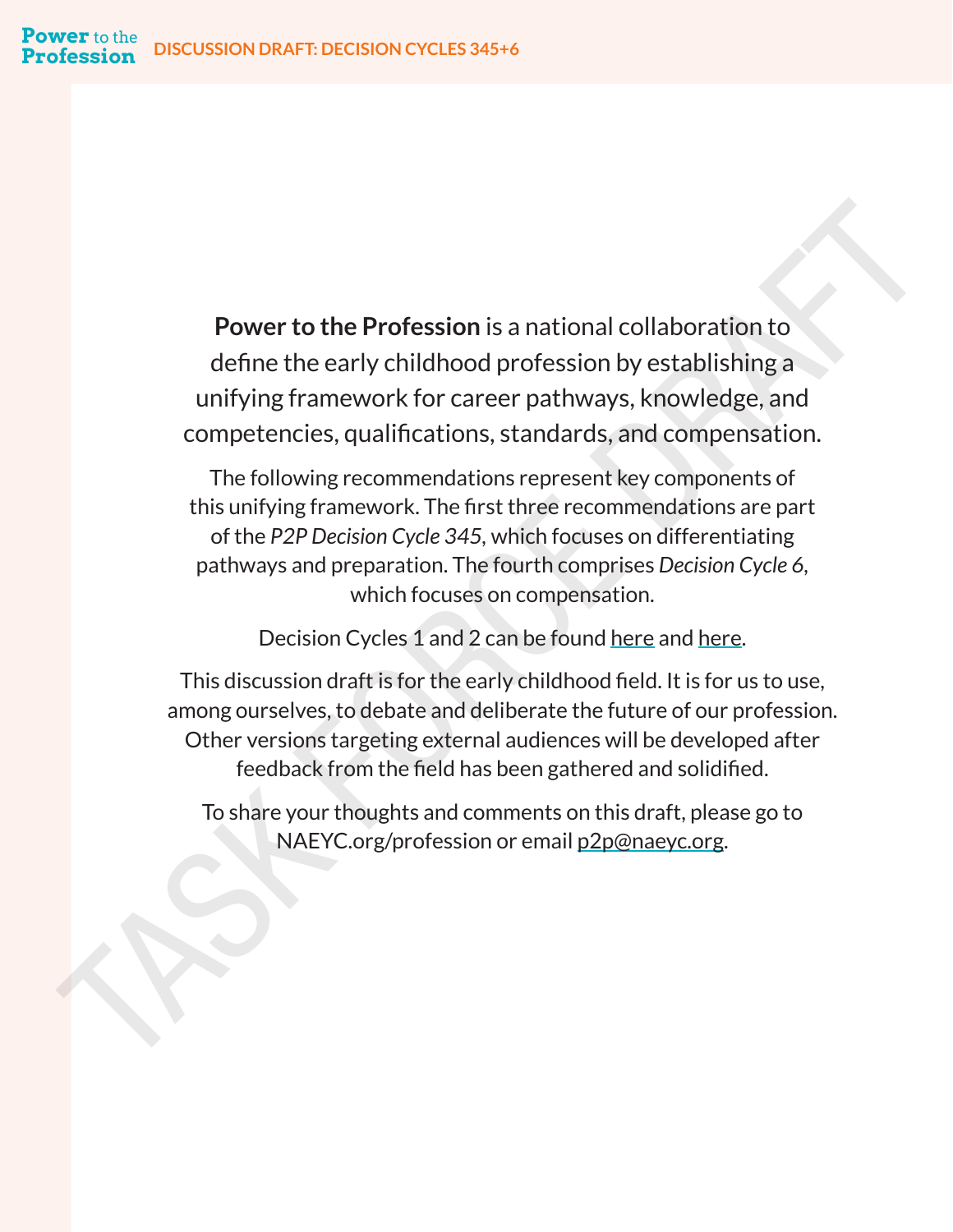# **TABLE OF CONTENTS**

| <u>Introduction 2008 - 2008 10:00 00:00 00:00 00:00 00:00 00:00 00:00 00:00 00:00 00:00 00:00 00:00 00:00 00:00 00:00 00:00 00:00 00:00 00:00 00:00 00:00 00:00 00:00 00:00 00:00 00:00 00:00 00:00 00:00 00:00 00:00 00:00 00:0</u> |           |
|--------------------------------------------------------------------------------------------------------------------------------------------------------------------------------------------------------------------------------------|-----------|
| Where We Are Going: Audacious Vision [11] Marshall Marson and Marian Marson Marson and Marson Marson Marson Ma                                                                                                                       |           |
|                                                                                                                                                                                                                                      |           |
|                                                                                                                                                                                                                                      |           |
| <b>RECOMMENDATIONS</b>                                                                                                                                                                                                               |           |
| 1. Meaningful Differentiation <b>Constitution</b> and the Meaningful Differentiation                                                                                                                                                 | 8         |
| a. Where We Are Now: An Incoherent and Inconsistent System that Fails to Recognize Differences<br>in Preparation, Skills, and Experience                                                                                             |           |
| b. Task Force Recommendation: Create One Early Childhood Education Profession with Three<br>Distinct and Meaningful Designations                                                                                                     |           |
| 2. Coherent, Quality Preparation Programs <b>Communistration Programs</b>                                                                                                                                                            | 10        |
| a. Where We Are Now: A Hodge-Podge of Preparation Programs of Uneven Quality                                                                                                                                                         |           |
| b. Task Force Recommendation: Establish the Primary Set of Preparation Programs                                                                                                                                                      |           |
| 3. Structured Specializations                                                                                                                                                                                                        | <b>16</b> |
| a. Where We Are Now: Specializations that Reinforce Fragmentation without Agreed-upon<br>Competencies                                                                                                                                |           |
| b. Task Force Recommendation: Generalize First, Then Specialize                                                                                                                                                                      |           |
| 4. Comparable Compensation (Decision Cycle 6) 4. Comparable Compensation (Decision Cycle 6)                                                                                                                                          |           |
| a. Why Focus on Compensation?                                                                                                                                                                                                        |           |
| Where We Are Now: Undervalued, Underfunded, and Inequitable<br>i.                                                                                                                                                                    |           |
| ii. Task Force Recommendation: Establish Comparable Compensation (including Benefits) for<br>Comparable Qualifications, Experience, and Responsibilities                                                                             |           |
| b. Conclusion: Fair Compensation Is Affordable-and Worth It                                                                                                                                                                          |           |
| Endnotes                                                                                                                                                                                                                             | 24        |
|                                                                                                                                                                                                                                      |           |
| <b>Appendix B:</b> Unifying Framework for Preparation, Competence,                                                                                                                                                                   |           |
|                                                                                                                                                                                                                                      |           |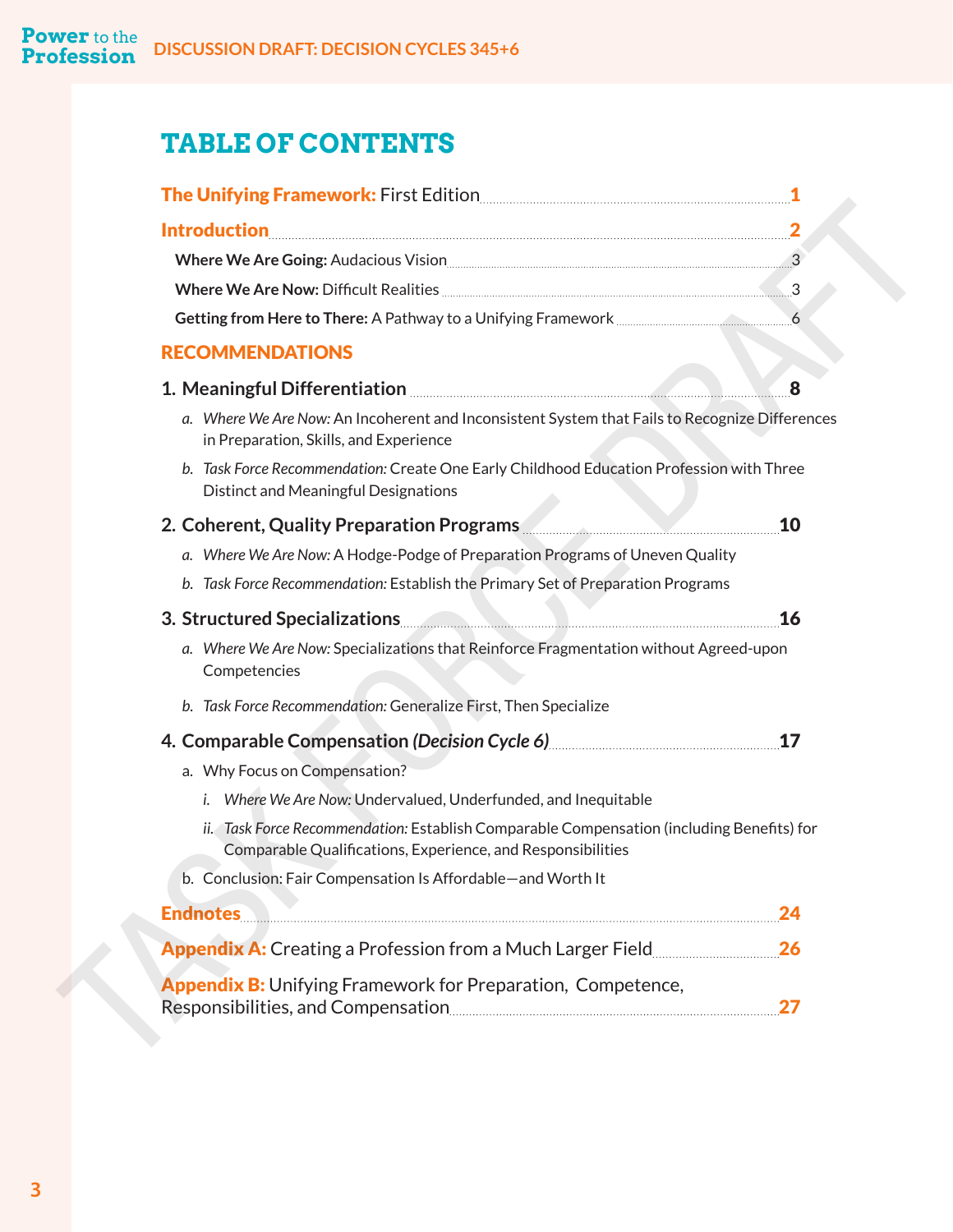# **The Unifying Framework of the Early Childhood Education Profession: First Edition**



This is a child.



The first years of a child's life are the period of the most rapid brain development.



Children, their families, and society benefit from early childhood education in ways that are immediate and long-lasting.



But the extent of the benefits they reap depends on the depth of the quality of their experiences and education.



And the depth of that quality depends on the strength of the early childhood educators providing it.

This child is every child—more than 40 million of them, birth through age 8, in America.

One of the best things our country can do to support and improve outcomes for these children and their families is to make significant, substantial, and sustained investments in high-quality early childhood education. This is a child.<br>
This is a child.<br>
Complement.<br>
Complement.<br>
Complement.<br>
Complement across that are the period of the most rapid brain<br>
Complement.<br>
Contactor in ways that are immediate and long-lasting.<br>
But the extent

And because positive relationships are at the core of quality, investing specifically in early childhood educators is the best thing we can do to improve early childhood education.

This is why Power to the Profession is focused on equitably advancing an effective, diverse, and well-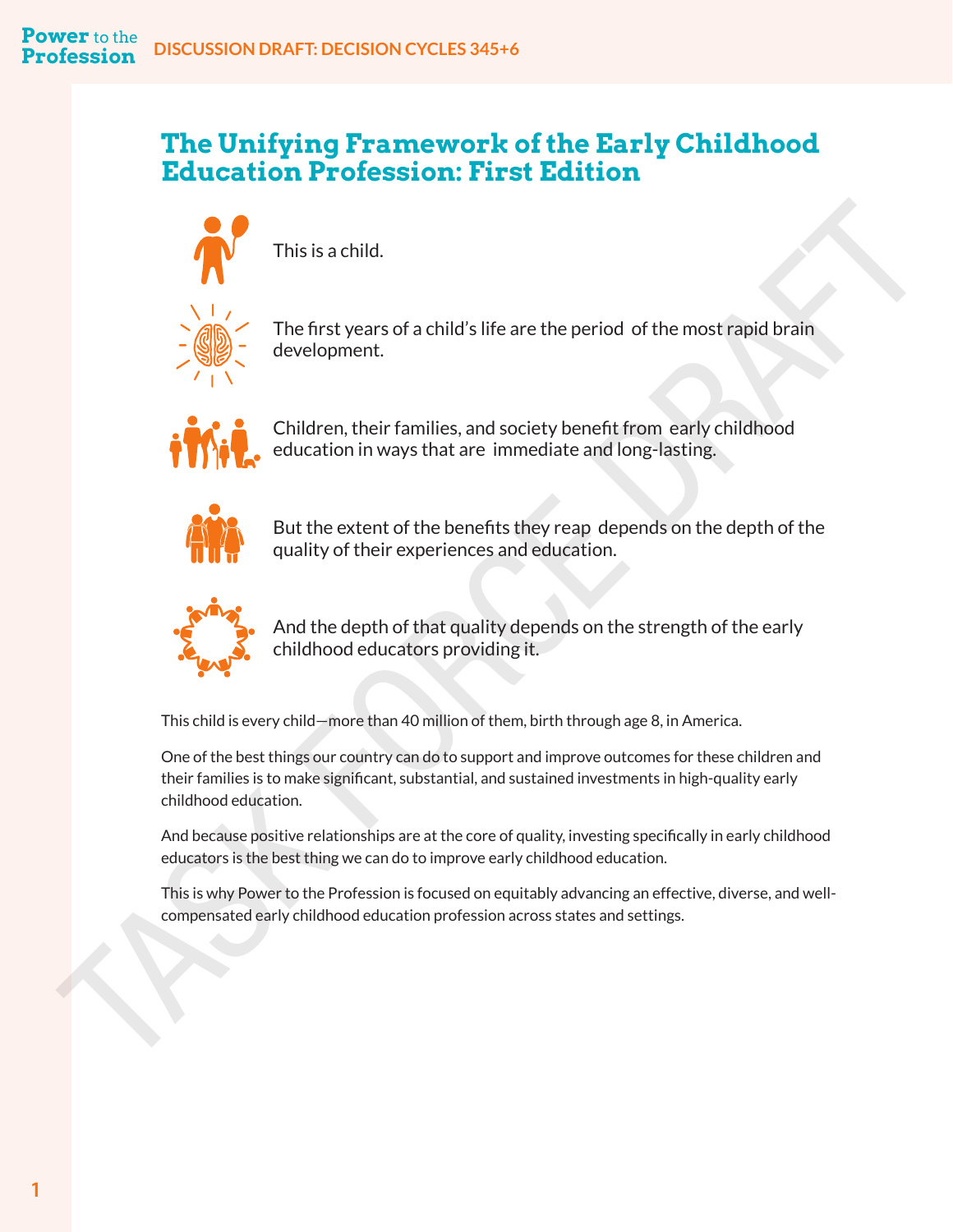# <span id="page-4-0"></span>**INTRODUCTION**

Skilled, supported, and knowledgeable early childhood educators provide high-quality early childhood programs. By underpreparing and undercompensating educators, the United States is undermining that quality and diminishing the short- and long-term benefits to children, families, and the economy. We are also harming educators themselves—primarily women, often from communities of color, whose poverty-level wages keep the burden of the cost of care to families from being even higher than it is now.

Deep-seated issues of inequity and inequality have shaped our profession, as they have shaped our world. These biases are individual and institutional; explicit and implicit; based on race, class, gender, sex, ability, language, religion, and other identities. Rooted in social, political, economic, and educational structures, these biases are a part of what has prevented the field from successfully advancing as a profession able to effectively improve outcomes for children and families.

Our children live in an increasingly diverse world, and they both need and benefit from a workforce that reflects and embodies that world. As such, when our current systems cause harm to educators, they can also harm children and their families. The inverse is also true: When our systems help educators, we help children and their families.

The theory behind the Power to the Profession (P2P) initiative is this: In order to receive the significant and sustained public investments that would allow all children to benefit from high-quality early childhood education, early childhood educators and stakeholders must agree on some clear, foundational elements of the diverse, effective, equitable, and well-compensated profession we all want. This foundation is built on the concept that children and families will benefit from having:

- © a distinct early childhood education profession *(Decision Cycle 1)*
- © with specialized knowledge, skills, and competencies *(Decision Cycle 2)*,
- © which are acquired through a primary pathway of professional preparation and deployed with varying depth and breadth, across all states and settings *(Decision Cycle 345)*,
- © leading to educators whose compensation reflects the value of their highly skilled work *(Decision Cycle 6)*,
- © with accountability structures, resources, and supports in place to build and sustain the profession so that it reflects the diversity of the young children it serves and reduces the impact of structural barriers such as institutional racism, sexism, classism, elitism, and bias *(Decision Cycles 7 and 8)*.

The goal of P2P in *this cluster* of Decision Cycles *(345+6)* is to establish the first-ever, first-edition unified framework of the early childhood education profession that defines professional preparation, responsibilities, scope of practice, specialization, and compensation, in order to drive public policy, additional and equitable distribution of funding, and systems change across all early learning settings and sectors.<sup>1</sup> unuloso unegri ama. Symuarity and material amaterial amaterial amaterial amaterial amaterial amaterial amaterial amaterial amaterial amaterial amaterial amaterial amaterial amaterial amaterial amaterial amaterial amateria

Oriented toward creating an implementable framework for early childhood educators, P2P is obligated, by our responsibilities to the current and future profession, to find the balance between the audacious and the attainable. As such, these Decision Cycles were constructed by keeping in mind the vision of where we, as early childhood educators, want to go, tethered to an understanding of where we are.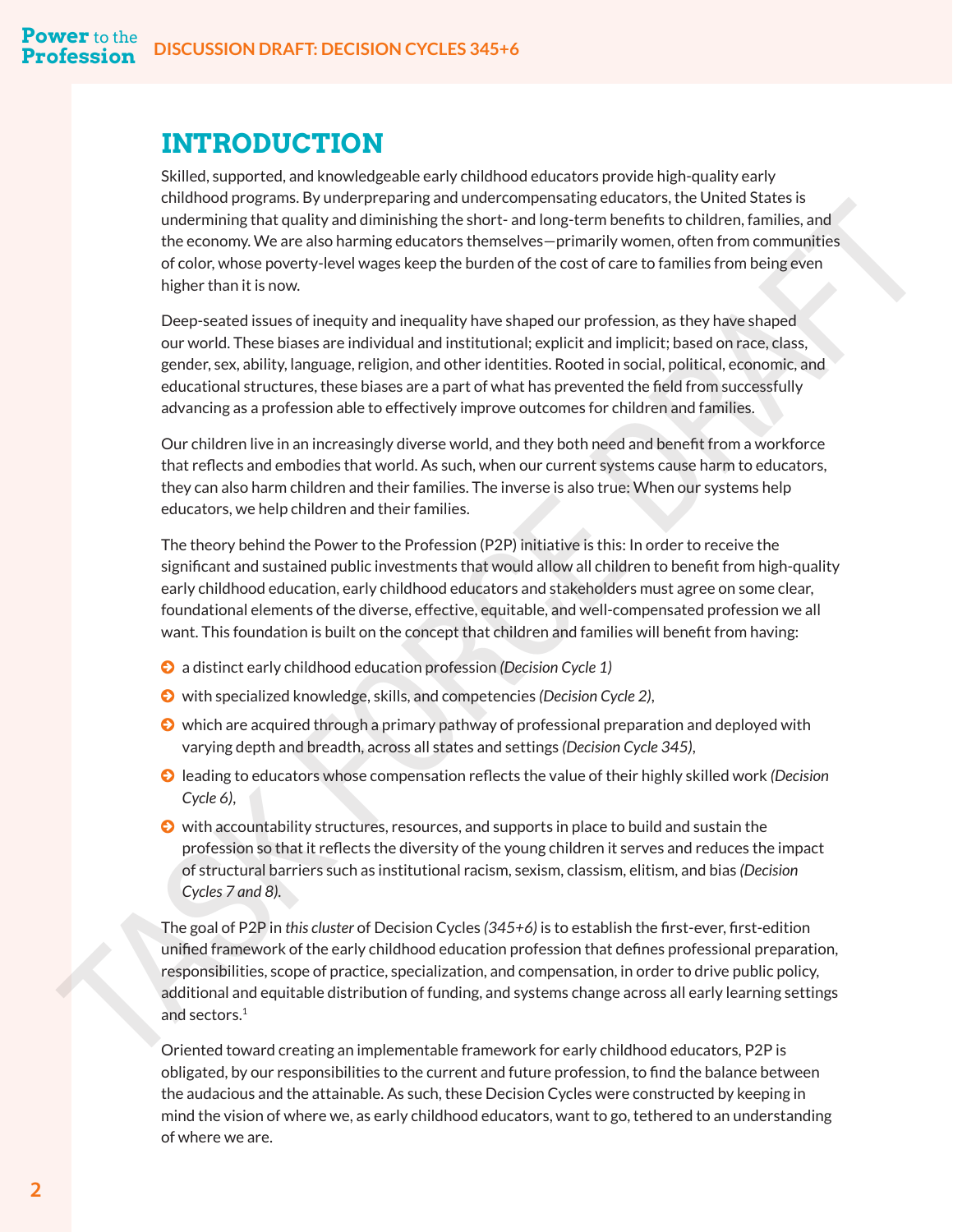#### <span id="page-5-0"></span>Where We Are Going: Audacious Vision

Our vision is that each and every child, beginning at birth, has the opportunity to benefit from high-quality early childhood education, delivered by an effective, diverse, well-prepared, and wellcompensated workforce. To achieve this vision, which is grounded in the National Academy of Medicine's (NAM) *Transforming the Workforce* report, we need to build toward a future structure for the early childhood education profession in which:<sup>2</sup>

- © Each and every child, birth through age 8, across all settings, is supported by early childhood educators who have recognized early childhood degrees and credentials;
- © Early childhood educators at all levels of the profession are valued, respected, and wellcompensated for the important roles they play;
- © Educators with lead responsibilities across settings and age bands are prepared at the Early Childhood Educator III level (earning a bachelor's degree in early childhood education), at a minimum;
- © Anyone who wants to become an early childhood educator, at any level, has equitable access to affordable, high-quality professional preparation and development that supports them in developing the agreed-upon set of knowledge, skills, and competencies;<sup>[3](#page-26-0)</sup> and
- © Early childhood educators at all levels are well compensated in accordance with the complex and demanding work they perform, as part of a system that recognizes the cost of quality and finances early childhood education as the public good that it is.

In order for this aspirational and equity-focused vision to come to life, the financing of high-quality early childhood education will have to change and grow. Local, state, and federal governments will each have to embrace significant increases in investment, recognizing the individual and societal benefits that accrue when children and families have access to high-quality early learning settings with supported, skilled, and knowledgeable teachers.

In addition to increasing the overall amount of funding, we must also attend to how and where that funding is spent. Increasing investments in an inequitable system may raise the tide, but it will still leave some boats underwater. Therefore, alongside our work to increase investments, we must also dismantle institutional and structural barriers in places like higher education, in order to prevent ourselves from deepening existing divisions and inequities even as we work to eliminate them. compensation of the control in the control interaction of the National Academy of<br>
Medicine's JNAM) Transforming the Medicines report, we meet to build toward a future survey child<br>the carly childrood education profession

#### Where We Are Now: Difficult Realities

Despite increased attention to and investment in early childhood education, it remains a fundamentally fragmented, floundering, and inequitable system that has been dramatically underfunded. This has led to generations of children who have not received the kind of high-quality early learning opportunities that science says they need, while creating a scarcity environment that leads to unsolved challenges and impossible tradeoffs. For example, early childhood educators, on average, earn so little that nearly half of the child care workforce

#### Lose-Lose Scenario

Parents can't pay more. Educators can't make less.

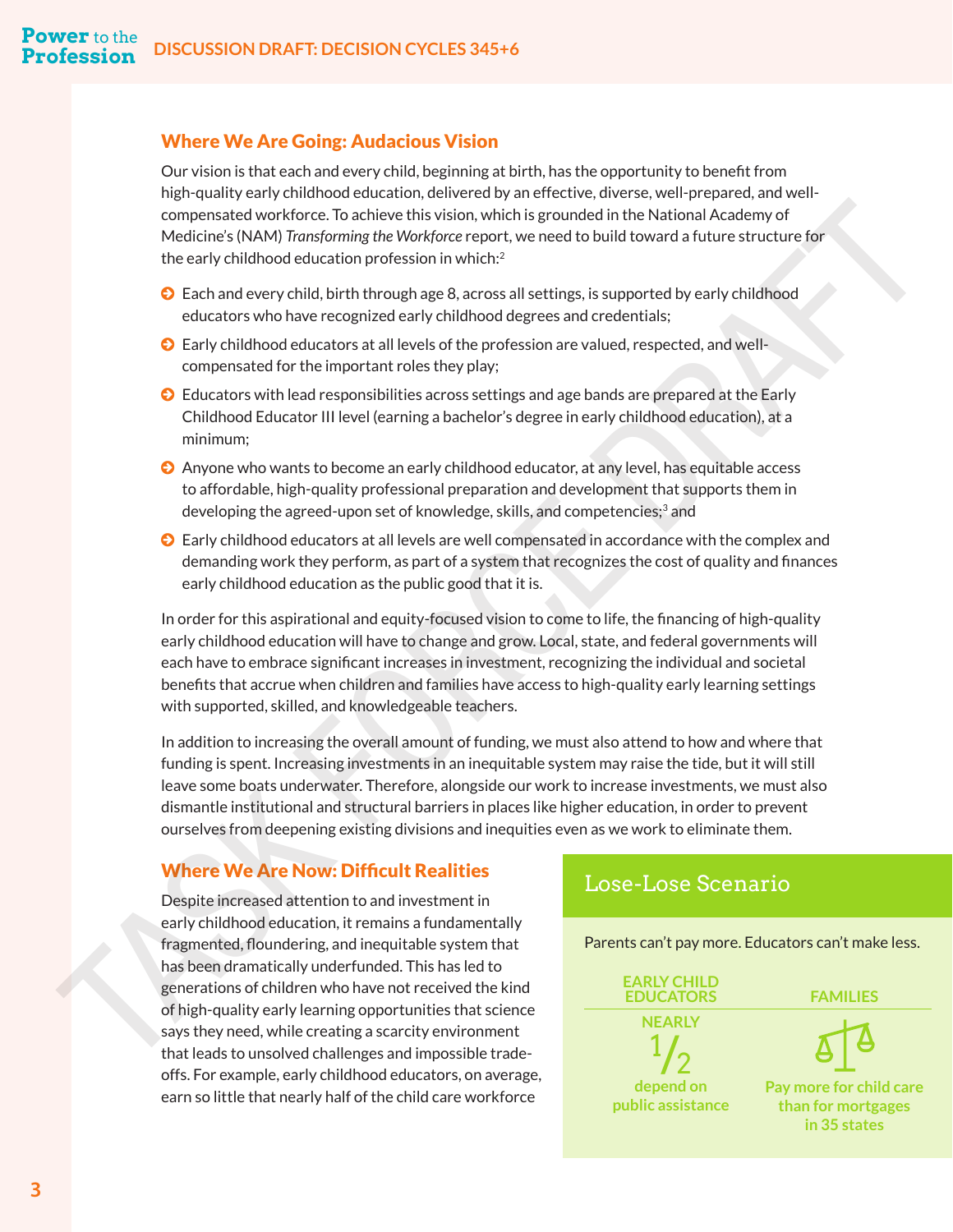is dependent on public benefits.<sup>4</sup> At the same time, in 35 states, families pay more for full-time child care than they do for their mortgage payments.<sup>[5](#page-26-0)</sup>

Misunderstood and undervalued. Often misunderstood as little more than "babysitting," child care has historically been viewed as a private good to be financed out of the pockets of parents. However, a significant body of more recent research and science has made it abundantly clear that quality early childhood education, provided in a mixed-delivery system, is a public good, accruing both short- and long-term individual and collective benefits. Significant government investment is necessary to close the gap in financing, which is currently responsible for the no-win situation in which parents can't pay more and educators can't make less.

Many labels and roles, but no alignment with preparation, responsibilities, and compensation. As

a result of our collective failure to adequately invest in high-quality child care and early learning, the early childhood education workforce is disjointed and inadequately prepared to meet the needs of young children at the most critical stage of their development. As a workforce, we have many labels, designations, and roles that vary within and across states, sectors, and settings, including *provider, teacher, assistant, aide, lead teacher, child care worker, day care worker, educator, caregiver, pre-K teacher, elementary school teacher, primary teacher,* and *preschool teacher.* These terms, used without clarity or

coherence, carry no meaning for their respective (and differing) preparation, responsibilities, expectations, and compensation levels.

#### Preparation requirements have been raised, but

only for some. Over the past two decades, driven in part by increasing understanding of the science of early brain development, federal and state early childhood systems have, in fact, raised the levels of professional preparation required—in certain programs, for certain people. State-funded preschool and pre-K, for example, now enrolling more than 1.5 million children through 60 programs in 43 states and Washington, D.C., have helped lead the way in requiring lead teachers to hold a bachelor's degree.<sup>6</sup> Of states with public pre-K programs, 23 require a minimum of a bachelor's degree for lead pre-K teachers across all settings and programs, while an additional 14 states require a bachelor's for pre-K teachers, but only for certain types of programs or settings, such as public schools.[7](#page-26-0) A majority of those programs also require specialized training in pre-K.

#### 2 Million Educators Are Serving Children Birth through Age 5

<span id="page-6-0"></span>

For Head Start, however, Congress set a requirement in 2007 that 50% of its workforce of center-based

lead teachers had to earn a bachelor's degree or higher in early childhood education or a related field (at that time, 44% met such a requirement; it is now at 73%). Yet states have varied significantly in their success: More than 90% of Head Start teachers in West Virginia and the District of Columbia hold a bachelor's degree or higher, while only 36% of teachers in New Mexico claim the same. Early childhood educators working in grades K–3 are required to earn a bachelor's degree as well, though not necessarily in early childhood education, as well as licensure or certification.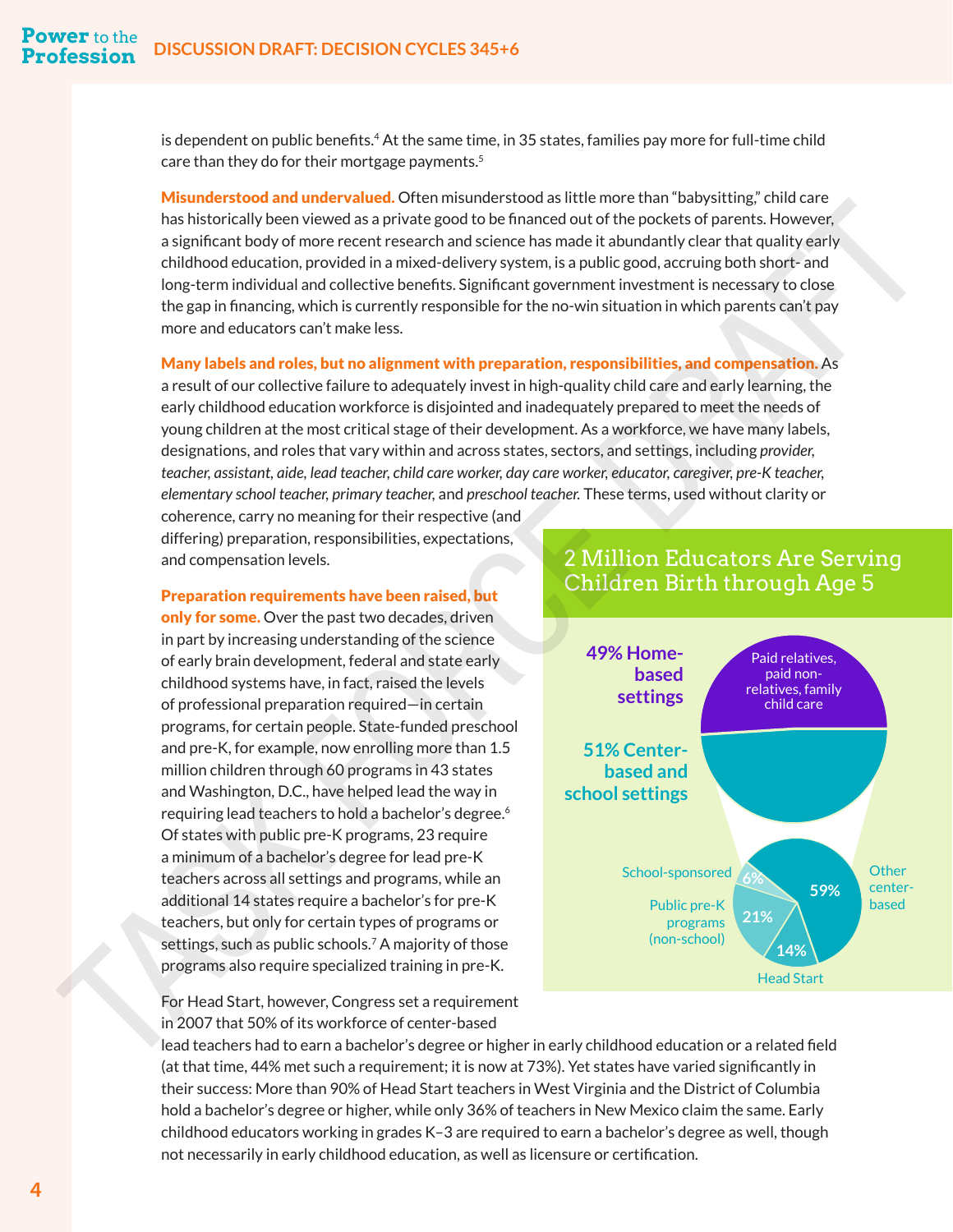Of the approximately 2 million early childhood educators serving children birth through age 5 in the United States, approximately 1 million are working in a home-based setting, which includes paid relatives and non-relatives. Of the remaining 1 million, 6% are employed in school-sponsored programs; 14% work in Head Start-funded programs; and 21% are employed in publicly funded pre-K

*Half of the roles in early childhood no minimum qualification requirements built into child care licensing at all.*

programs that were not school sponsored. Fifty-nine percent of non-home based early childhood educators are working in the "other" center-based programs - and 70% of jobs serving infants and toddlers are in those settings.<sup>8</sup>

education have These family-based and "other" settings are where the jobs are—and they are primarily where the children are. While 16% of 3-year-olds and 44% of 4-year-olds are enrolled in a public preschool setting, such as Head Start or a state-funded preschool program, *educational*  the majority of children receive their pre-K experiences in other settings, including private child care and family child care settings. Meanwhile, 48% of infants under one year old and 54% of toddlers between one and two years old received some nonparental care, with 10% and 21% in center-based settings, respectively. Many of these family child care settings are primarily subject to child care licensing requirements,

where educational qualifications are generally minimal.<sup>9</sup>

For example, in six current early childhood educator roles across 50 states, state policymakers have approximately 300 opportunities to set minimum qualification requirements in child care state licensing, according to the Center for the Study on Child Care Employment.10 But in only two instances, or 0.7%, is the minimum requirement set at a bachelor's degree or above—and those are for center directors only. Half of the roles in early childhood education, across states, have no minimum educational qualification requirements in child care licensing at all.

Even in the absence of these baseline requirements, however, educators are forging ahead. As the Center for the Study on Child Care Employment describes:

*Although qualification requirements remain low, many teachers working in school- and center-based early care and education programs have earned bachelor's degrees, and most of these educators have completed some early childhood development-related college coursework. Similarly, more than one-third of early educators in home-based settings have earned at least an associate degree. But due to the lack of uniformity* 

#### Status Quo Is Low: Licensed Child Care Requires Minimal Educational Attainment for Educators Across Roles

<span id="page-7-0"></span>

*in minimum educational requirements and funding across programs and settings, in any state, the qualifications children can expect their teachers to meet are dependent on the type of programs that are available and affordable given their family's circumstances, rather than their developmental and educational needs[.11](#page-26-0)*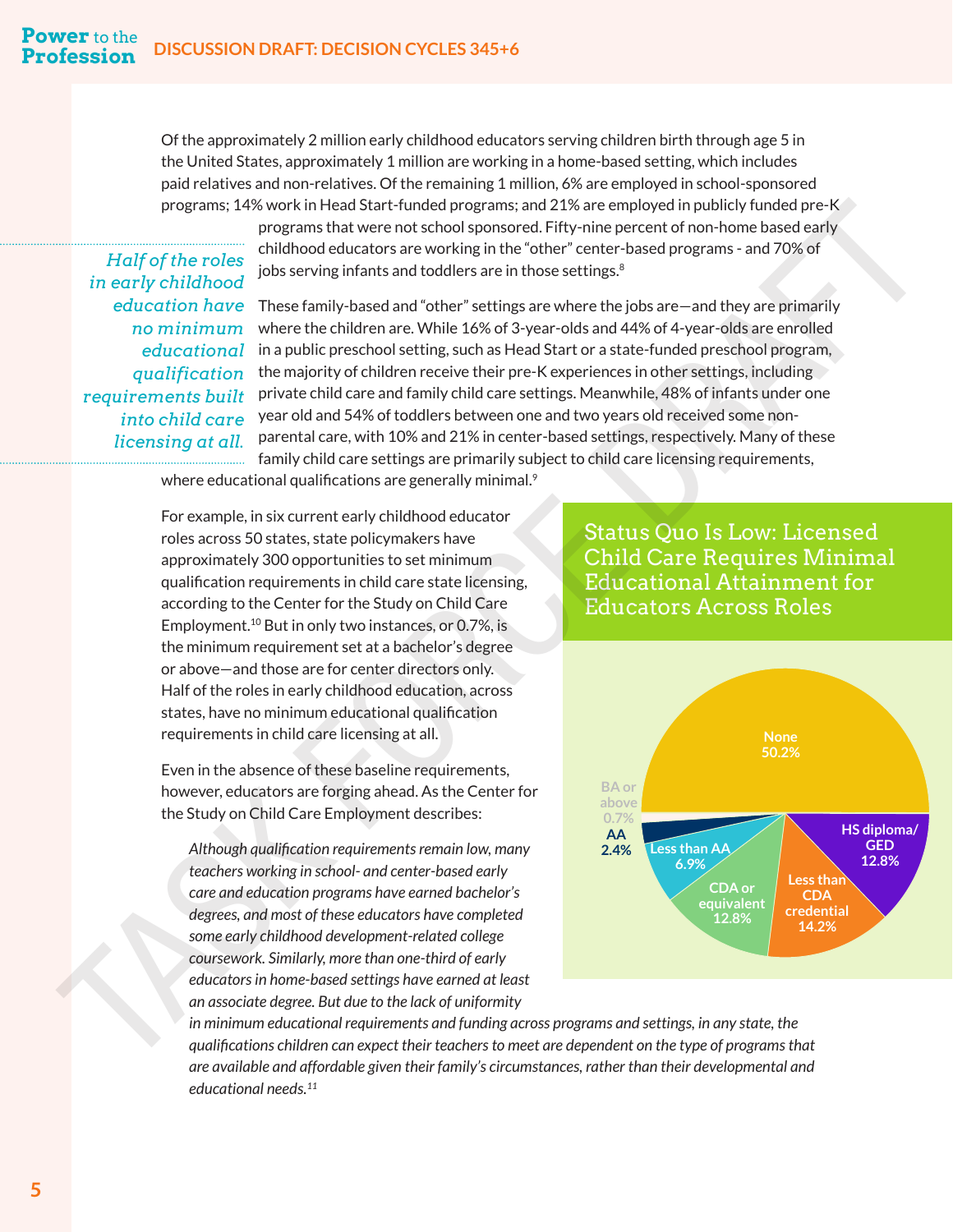#### Getting from Here to There: A Pathway to a Unifying Framework

All children, all ages, all settings. The goal at the heart of the P2P is ensuring that, regardless of setting, each and every child, birth through age 8, experiences the benefit of having a well-educated, well-compensated, and socially and culturally diverse pool of early childhood educators. As such, the policies and structures we collectively recommend are designed to bring us toward that goal.

In this first edition of the framework, we are mobilizing the early childhood field to establish the common language to immediately move forward with a unified agenda that paves the way for a visionary future. This goal is in keeping with the National Academies of Medicine's charge to establish pathways and multiyear timelines. Future iterations of the framework will build on this foundation, evolving as the field evolves.

**Building a bridge.** The implementation of the framework will build a bridge from the present to the future. It will include recommendations for policies that both honor and include the existing workforce, recognizing their dedication and experience, and ensuring they are not summarily pushed out. These policies will include "grandfathering" policies as well as policies that offer flexible approaches to demonstrating competence; and they will be structured to ensure that new education and qualification requirements are phased in over time, accompanied by additional public investments and extensive supports that fully address the serious challenges the workforce faces in accessing degrees and credentials, including Child Development Associate (CDA) credentials, associate degrees, and bachelor's degrees. well compensate, and excellive model with column like discrete pool of early childhood educators. As such the<br>plates can detect the ranework, we are modellizing the early distribution of each state, the<br>plates for the rane

The following recommendations represent key components of this unifying framework. The first three are part of the P2P *Decision Cycle 345,* which focuses on differentiating pathways and preparation. The fourth comprises *Decision Cycle 6,* which focuses on compensation.

# Getting from Here to There: The Unifying Pathway

In this first edition of the framework, we are mobilizing the early childhood field to establish the common language to immediately move forward with a unified agenda for all that paves the way for a visionary future.

This goal is in keeping with the National Academy of Medicine's charge to establish pathways and multiyear timelines. Future iterations of the framework will build on this foundation, evolving as the field evolves.

The reality is that the public policies and financing systems that impact the practice of early childhood educators are far from the unifying pathway recommended by Power to the Profession.

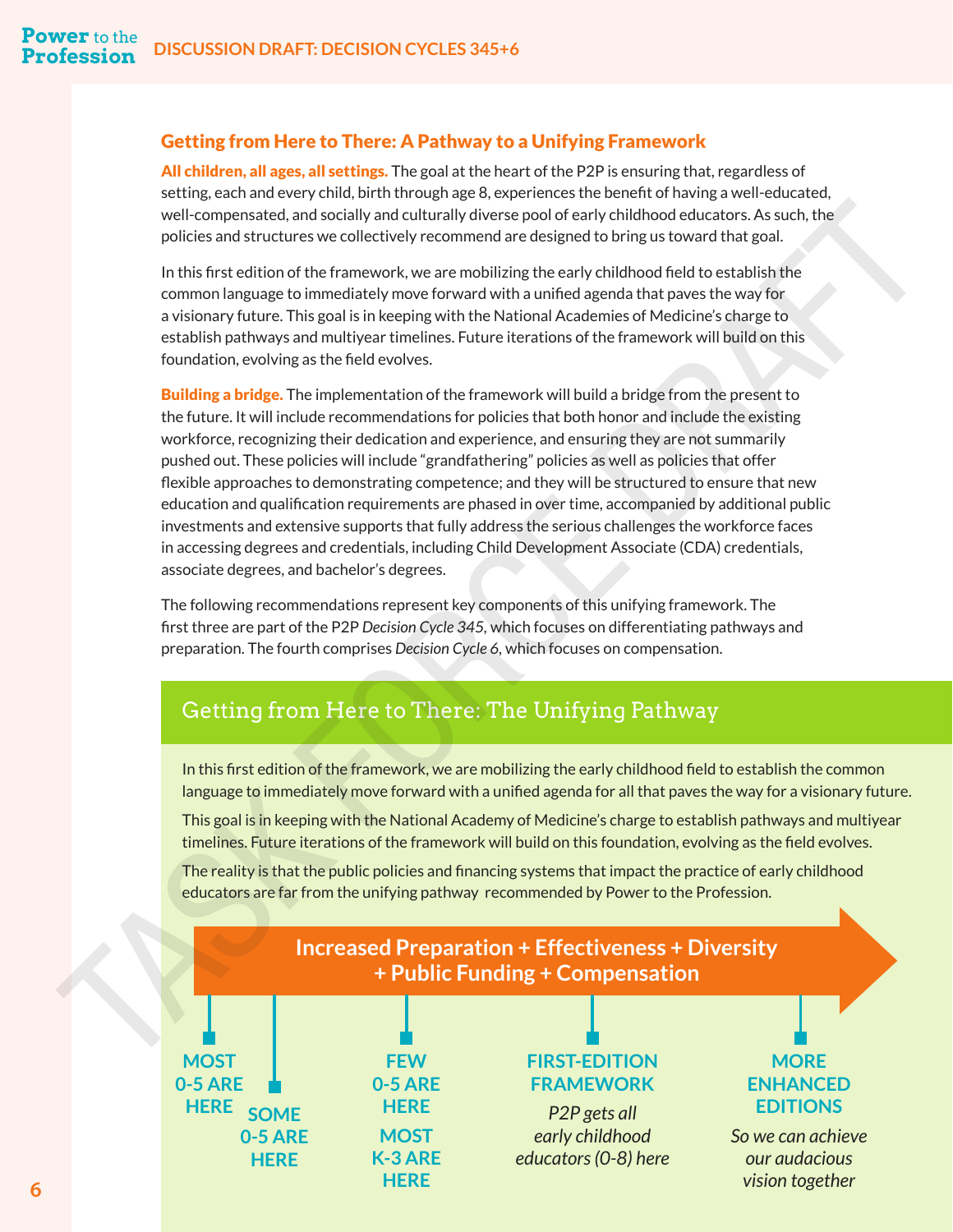#### **As we turn toward implementation, we pledge the following:**

- © We will *not* advocate for increased educational requirements without advocating for funding to provide requisite supports and attendant compensation.
- © We will *not* advocate for new regulations without advocating for funding and time to implement the regulations.
- © We will *not* advocate for policies that disproportionately and negatively impact educators from communities of color.
- © We *will* advocate for policies that mitigate unintended consequences and create meaningful pathways for advancement.
- © We *will* advocate to establish and implement timelines that recognize the challenges faced by the existing workforce to realistically meet new regulations and requirements.

In addition, we will rely on the tenets of implementation science to guide us and the power of the collective to stand firm together, speaking with a unified voice to policymakers on behalf of **Children** advocator for increased educations in equilibrium to the interest of the children to the method and the children that the children is the children to the method in the children interest for problem in the regula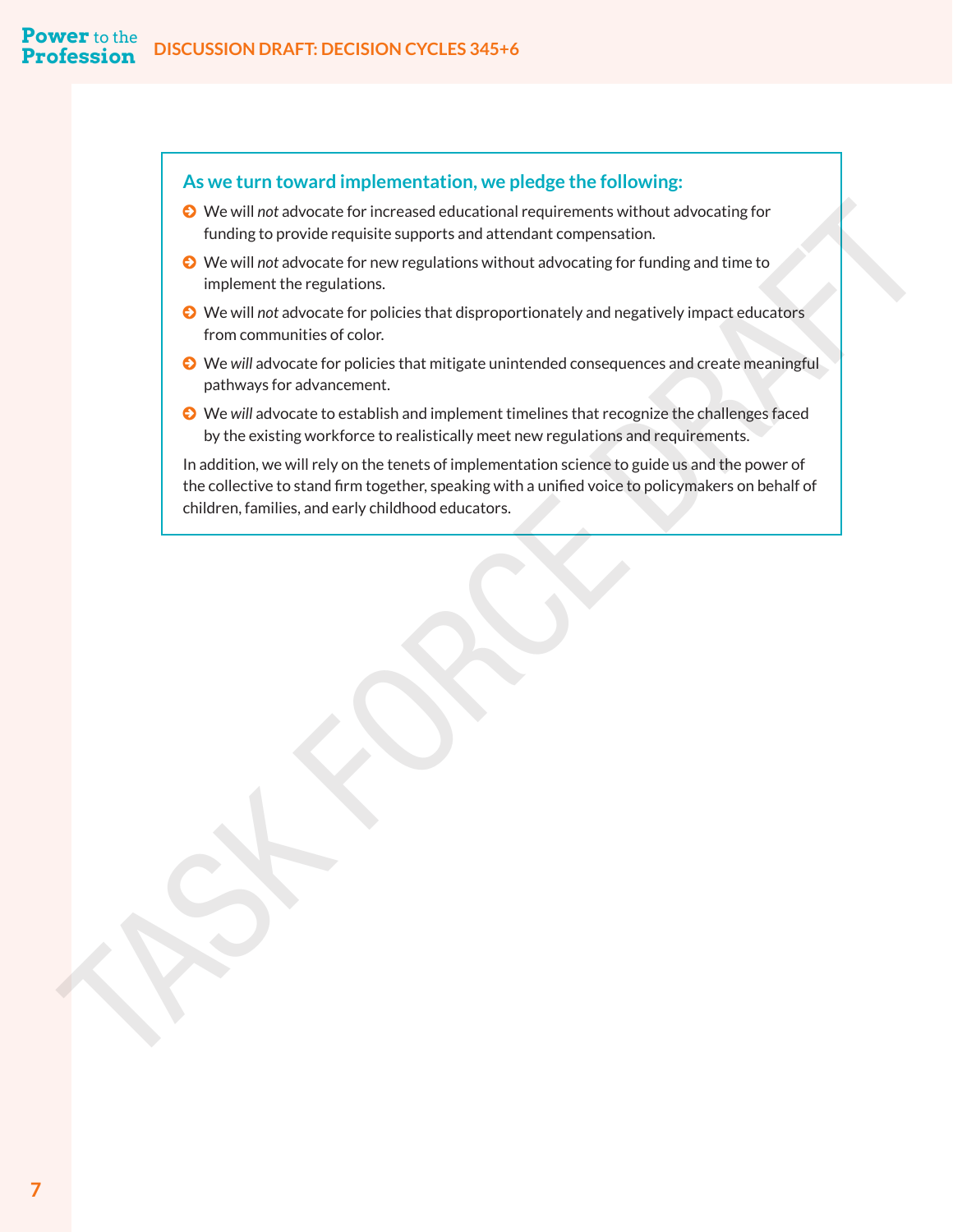# <span id="page-10-0"></span>**RECOMMENDATIONS**

# **1. MEANINGFUL DIFFERENTIATION**

Where We Are Now: An Incoherent and Inconsistent System that Fails to Recognize Differences in Preparation, Skills, and Experience

The current workforce is not, on the whole, being sufficiently prepared, supported, or compensated to implement consistent and effective practice for young children birth through age 8. This reality makes it difficult to identify those who are effective in their practice; in our current structure, regardless of the depth and breadth of their preparation, early childhood educators often acquire similar levels of responsibility, earning similar compensation.

Even when advancing, same responsibilities, same wages. While most states have career lattices or ladders that drive a subset of the current workforce, their complexity can drive others away; ladders with multiple rungs, as many states have, are often too difficult for policymakers to understand and, most important, for educators to navigate. Further, even if individuals do manage to progress up the ladders, they often find themselves earning the same wages, with the same work responsibilities, as they had on the lower rungs. Finally, the levels on the career lattices often do not align with staff qualification requirements for public school teacher licensure for early grades, Where We keen Now An Incolneration and Inconsistent which are the state of the measurement and the measurement and the measurement where the measurement is the measurement where the state of the measurement is the measure

*The levels on the career lattices often do not align with staff qualification requirements for public school teacher licensure for early grades, paraprofessional licensure for early grades, Quality Rating and Improvement Systems, public pre-K programs, or child care program licensure requirements.* 

paraprofessional licensure for early grades, Quality Rating and Improvement Systems, public pre-K programs, or child care program licensure requirements.

Inequitable and stratified. Unaligned and inconsistent leveling and differentiation open doors for additional inequality and increased stratification. Data indicate that educators of color are clustered primarily in the lower-wage jobs, such as aides and assistants, within this already lowwage field. Indeed, "the concentration of ethnic and linguistic diversity among lower-paid ranks of the [early childhood education and care] profession creates racial stratification

across professional roles," with real implications for compensation.12 One recent local study found, for example, that Latina and Asian/Pacific staff were more likely to hold lower-paid assistant

teacher positions, while white non-Hispanic staff were more likely to be teachers.13 Nationally, on average, African American female educators working full time in settings that serve children ages 0–5 make 84 cents for every \$1 earned by their white counterparts. White teachers working full-time with this same age group make an average of \$13.86 per hour: This 16% gap means an African American teacher would make \$366 less per month and \$4,395 less per year, on average[.14](#page-26-0)

**Task Force Recommendation:** Create One Early Childhood Education Profession with Three Distinct and Meaningful Designations

Research clearly demonstrates that supporting the learning and development of young children requires complex, demanding, and valuable work that is performed by many individuals in many occupations.

# Inequality at work

African American women educating children ages 0–5 earn an average of **\$4,395 less per year than their white counterparts.**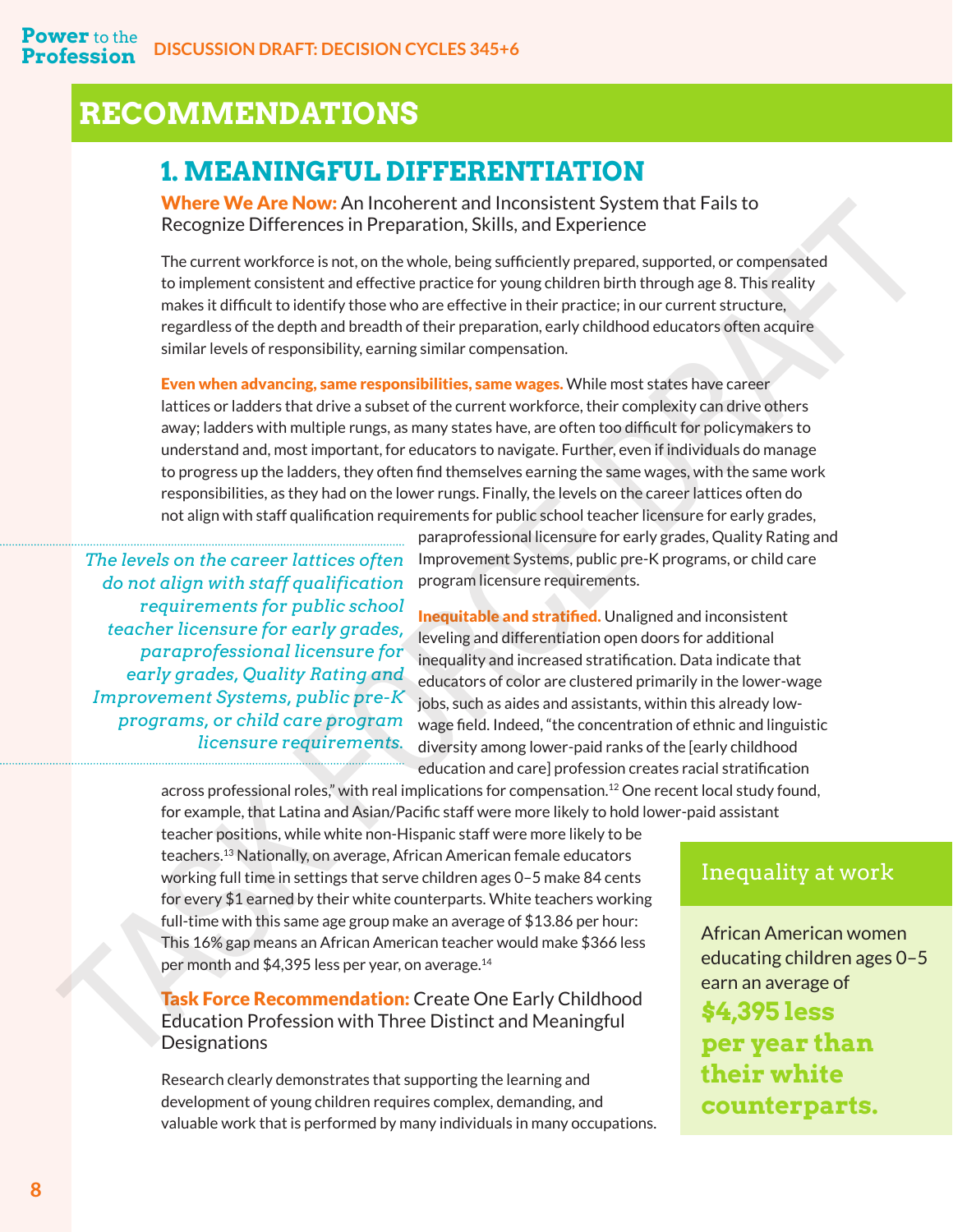As determined in *[Decision Cycle 1](https://www.naeyc.org/sites/default/files/globally-shared/downloads/PDFs/our-work/initiatives/consensus-draft-decision-cycle-1.pdf),* the early childhood education profession (made up of early childhood educators) is a distinct profession in the early childhood field.

Within this first edition of the unified early childhood education profession framework, and with a focus on the "educator" circle, we recommend a structure in which the cacophony of labels and roles is reduced to three distinct and meaningful designations: **Early Childhood Educator I (ECE I), Early Childhood Educator II (ECE II), and Early Childhood Educator III (ECE III).**

These professionals will be prepared to work together in various configurations as part of a teaching team that provides support for individuals designed to help guide and inform practice. Each preparation program will be responsible for preparing candidates who know, understand, and can implement the professional standards and competencies as defined by the profession (details in Recommendation 2).

#### Unique roles and specific responsibilities. Each

designation, with names chosen in part because they can be incorporated and localized to support all settings, staffing, and supervisory structures, will have a unique role and be prepared for specific responsibilities. Establishing three different roles while keeping them together in the same professional structure will increase inclusivity and reduce stratification, helping to ensure that all individuals on an early childhood education team are explicitly valued, have a common identity, and are prepared to be effective in their specific practice.

**Fair compensation.** We also recognize that wages should increase with a person's career, reflecting growth and ongoing professional learning over time. These increases should also offer meaningful career choices, including allowing individuals to continue using their

#### Creating a Profession from a Much Larger Field



*See Appendix A for a more detailed version of this graphic.*

talents to work directly with children and families over the entire course of their career, without requiring significant personal and financial sacrifices. As such, this structure also will help ensure that compensation and responsibilities will increase as individuals increase the depth and scope of their expertise, regardless of the setting of their job (more on compensation in Recommendation 4).

*Establishing three different roles while keeping them together in the same professional structure will help to ensure that all individuals are explicitly valued, have a common identity, and are prepared to be effective in their specific practice.*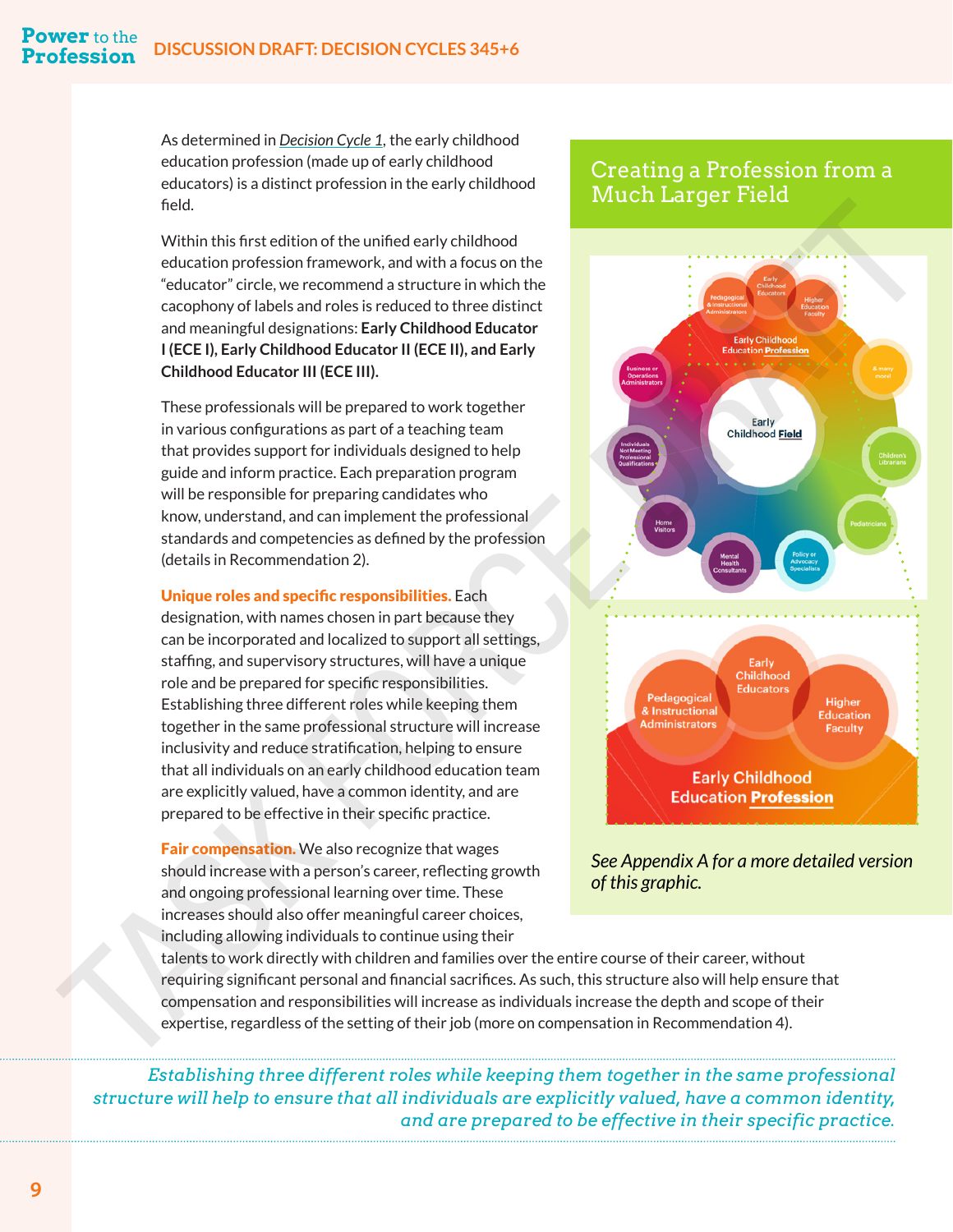# <span id="page-12-0"></span>**2. COHERENT, QUALITY PREPARATION PROGRAMS**

#### **Where We Are Now:** A Hodge-Podge of Preparation Programs of Uneven Quality

Many fields and professions have hundreds or even thousands of institutions and programs preparing individuals to serve. The early childhood education field has more than 2,000 such institutions and programs in the higher education context alone, which vary in name, quality, and depth of content.15 These programs include: **Where We Are Nov** A Hodge of Peparation Forgate different Content Cluster and the set in the set in the set in the set in the set in the set in the set in the set in the set in the set in the set in the set in the set in

- © Approximately 1,300 associate, 1,069 bachelor's, 612 master's, and 84 doctoral degree programs;
- © More than 50 different types of associate and bachelor's degree programs;
- © 233 associate degree programs (approximately 20% of the total) that are accredited by the NAEYC Commission on the Accreditation of Early Childhood Higher Education Programs, along with 7 bachelor's and 2 master's degree programs (the latter two granted since its expansion in 2017); and
- © 249 (approximately 20% of the total) educator preparation programs that are recognized by NAEYC as part of Council for the Accreditation of Educator Preparation (CAEP) system and focus primarily on preparing educators for public elementary schools.

Little alignment within or across states or colleges. Most of these programs do not articulate within and across states. In more alarming cases, degree programs and degree tracks do not articulate within the same institutions of higher education. In addition, current workforce policies often include related degrees such as elementary education

*There are huge variations in preparation program content and quality, with uneven connections to* 

A wide range of training programs, with a wide range of quality, lead to varying state and national credentials. Some of these training programs are credit-bearing;

and child and family studies, which likewise vary in content and quality.

most are not. Some trainings, often required by the state for program licensing or quality rating and improvement systems (QRIS), articulate into nothing that an educator can build upon. Some lead to state credentials and/or recognition within a career lattice, yet, unlike the CDA, they are rarely aligned, stackable, available in different languages, or portable across sectors, settings, higher

Moving Toward a Unifying Framework for Degree Quality and Accountability

#### **Bachelor's and Master's Degree Programs** *1,681 programs (1,069 bachelor's, 612 master's)*

**20% (344)**

**NAEYC Recognized "Licensure" Programs via CAEP Accreditation** *(launched in late 1970s)*

**NAEYC Accredited 0.5% Programs (9)** *(Bachelor's and Master's became eligible for NAEYC accreditation when the system expanded in 2017)*

**Associate Degree Programs**  *1,300 programs*



#### **Doctoral Degree Programs**

**0%**

*84 doctoral degree programs (typically research-focused programs that are typically not designed for initial educator role)*

> **NAEYC Recognized "Licensure" Programs via CAEP Accreditation Process**  *Not eligible for NAEYC Accreditation*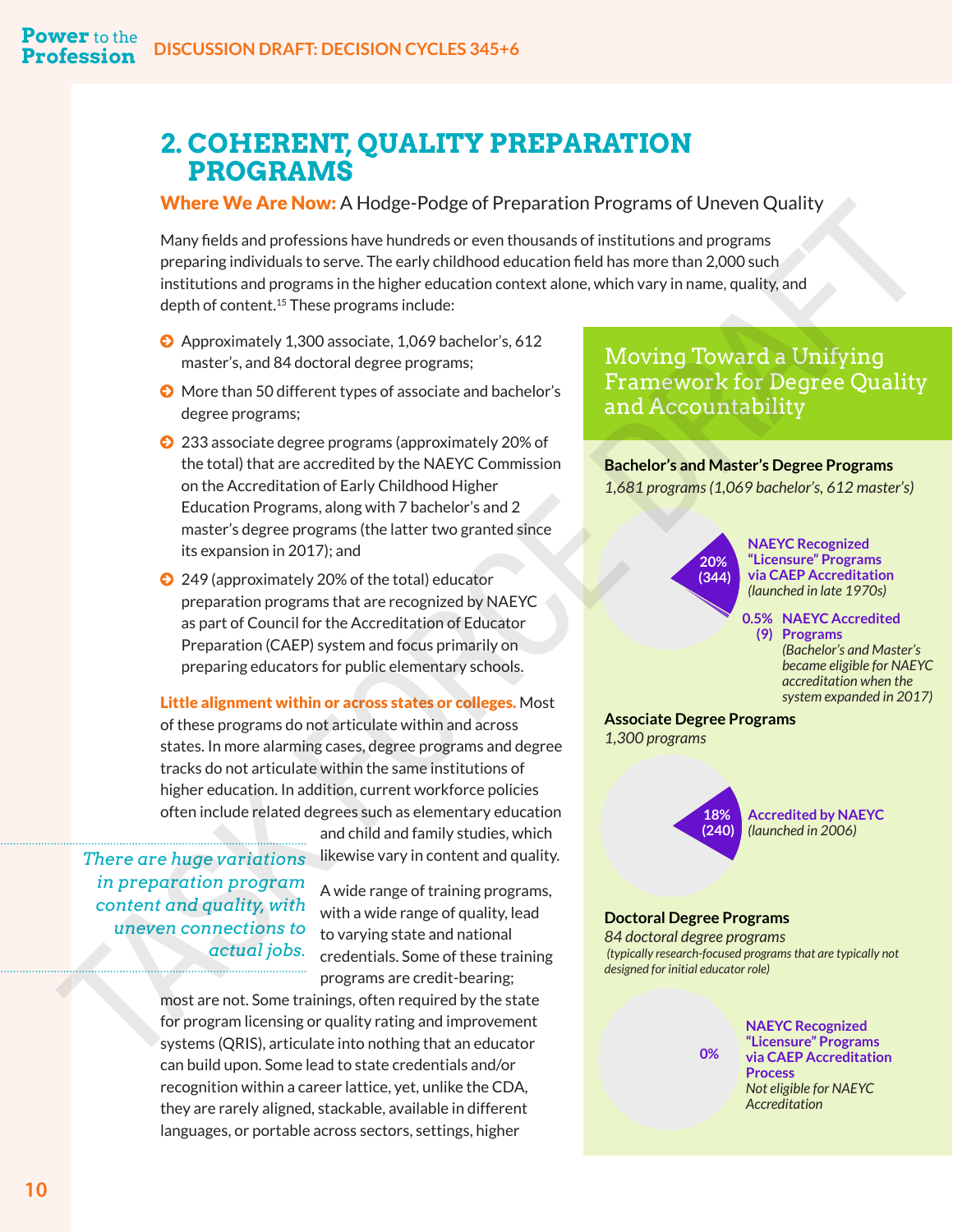education, or states. In 2018, the Council for Professional Recognition launched the CDA® Gold Standard Training Certification program to recognize high-quality training programs; through the first cohort alone, 17 training organizations and colleges have earned this recognition.

Uneven and unaligned preparation, little accountability. This chaotic environment, which leads to degreed or credentialed professionals who may not be effective in planning and implementing intentional, developmentally appropriate learning experiences for young children birth through age 8, directly results in inequitable access for young children to competent educators who are accountable for effective practice.

This environment also makes it challenging to measure the effectiveness of preparation programs, since they are preparing graduates for a multitude of unclear roles and practice expectations. For example, a graduate of a bachelor's degree in early childhood education program that leads to a state pre-K–grade 3 license is unlikely to be effective in an infant-toddler classroom. Conversely, a graduate of an associate degree program in early childhood education with a sole focus on birth through age 5 development is unlikely to be effective in a grade 2 classroom.

**Inequitable impacts.** The lack of coherence and transparency in how educators are being prepared and what precisely they are being prepared for is also an issue of equity. The current reality further marginalizes those who do not have the power and privilege to easily access and navigate the complex and chaotic web of credentials or degrees. It has significant cost implications for educators who may spend money they are unable to recoup with increased compensation. It disproportionately

# *The system's chaos disproportionally harms candidates without power and*

burdens educators who, much like the families with whom they work, are driven by circumstances to make educational choices based more on affordability and accessibility than quality.

Community colleges are a comparative bright spot. Within this context, many community colleges have led the way in addressing some of higher education's most explicit challenges,<sup>16</sup> including equitable access, "non-traditional" student populations, degree attainment, and affordability, as well as the burden of student

loans, a challenge that extends far beyond the confines of early childhood educator preparation programs.

<span id="page-13-0"></span>While far from perfect, experts note that "some community colleges are doing a much better job of preparing students for future success than they've gotten credit for … as an affordable starting point on the road toward a college degree."<sup>17</sup> Students, particularly low-income and first-generation students—which make up a significant part of the early childhood education profession—are taking notice. Indeed, 52% of first-generation students and 44% of low-income students attend a public two-year institution as their first college after high school.<sup>18</sup> Uneven and unaligned preparation, little accountability. This chaotic environment, which leads<br>to detect the controlling of the state of the controlling of the priori in the controlling of the controlling of the controllin

Enrollment, of course, is only a starting point; the real measures of success come in degree attainment. While states continue to experience challenges in supporting degree attainment, particularly for non-traditional students, and in closing degree-attainment gaps among white, black, and Latino adults, community colleges in particular have made significant strides. For example, the gap between black and white adults attaining degrees at the associate degree level is 1.0 percentage point, while between Latino and white students it is 3.4 percentage points[.19](#page-26-0) Compare this gap to the discrepancy in attainment at the bachelor's degree level, where 14% of black adults and 11% of Latinos have a bachelor's degree compared to 24% of white adults.<sup>[20](#page-26-0)</sup>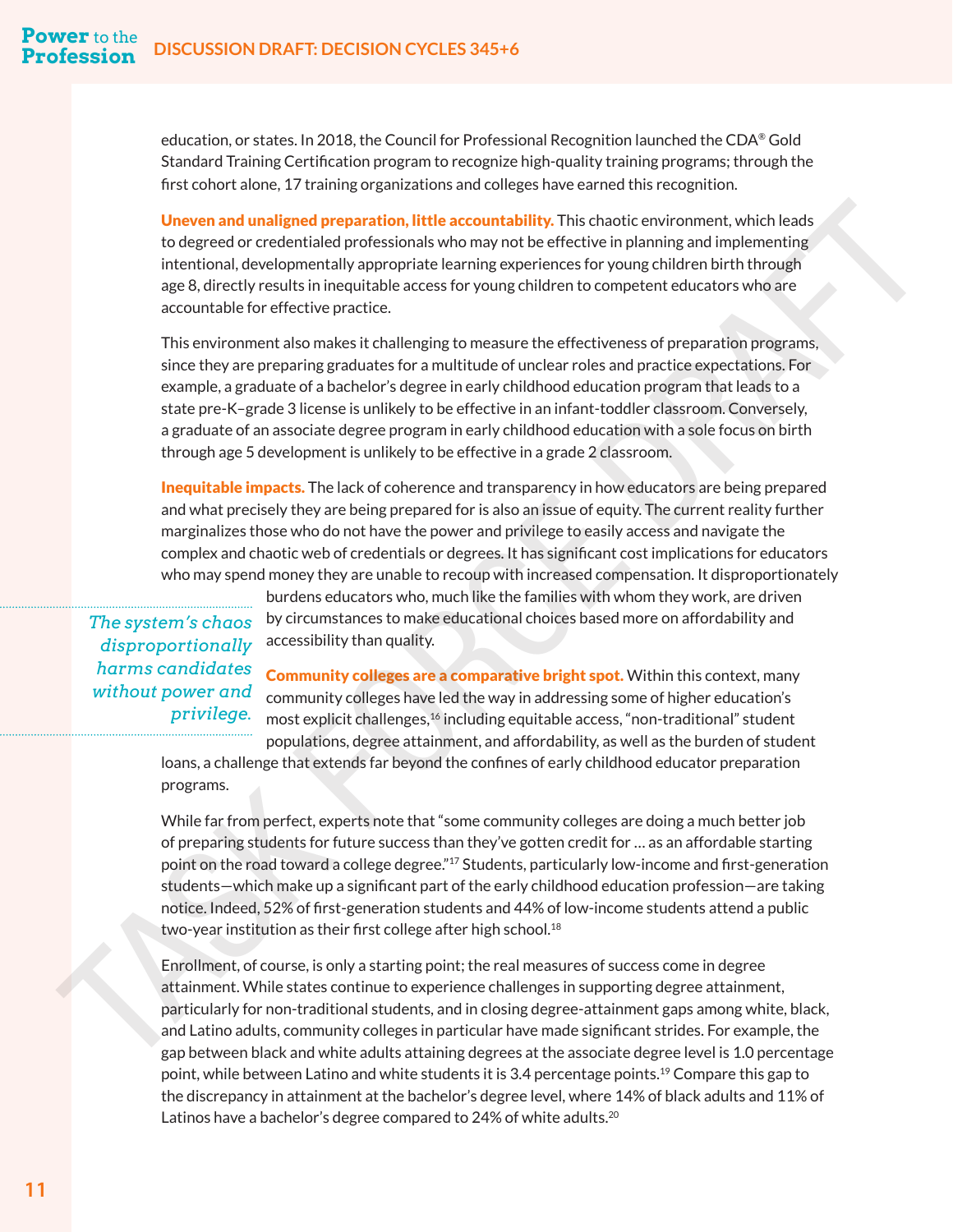Recognizing the critical contributions that community colleges can make, and the greater degree of affordability and accessibility that they offer, as well as the crushing burden of debt many students are holding, a growing number of states are offering some version of tuition-free or debt-free access. These efforts are intended to alleviate the high cost of higher education for students, which currently averages \$10,800 per year for room and board at a four-year public university, and results in 68% of bachelor's degree recipients graduating with student loan debt, at an average of  $$30,100$  per borrower.<sup>[21](#page-26-0)</sup> Debt is particularly challenging

*Both associate and bachelor's degrees preparation programs matter and must be used and valued for what they do well.* 

for low-income students; for example, more than 8 in 10 Pell Grant recipients who graduated with a bachelor's degree in 2016 had student debt, and their average debt was \$4,500 more than their higher income peers.<sup>[22](#page-26-0)</sup> In this context, tuition-free

**BA recipients graduate with debt, worse for low-income students**

**68%**

and/or debt-free access to community colleges is a policy opportunity for the early childhood field, particularly given the value that an associate degree can and does have in the context of our profession.

Yet we agree with partner organizations such as Education Trust, whose leaders have expressed concerns that "black and brown students will essentially be pushed toward a community college degree due to systemic inequalities in this country."<sup>23</sup> As such, we are committed to ensuring that we are able to capitalize on the benefits and supports provided by community colleges conferring associate degrees and credit-based certificate programs, which successfully meet the needs of their often non-traditional student population, while prioritizing an equity-oriented approach that increases access and attainment at the bachelor's degree level as well.

In this first edition of the unified early childhood education profession framework, both associate and bachelor's degrees preparation programs matter and must be used and valued for what they do well. *Decision Cycles 7 and 8* will expand on recommendations to support the strengths of these programs more deeply and on efforts to bring much-needed coherence to what is now mostly uncoordinated chaos.

#### **Task Force Recommendation:** Establish the Primary Set of Preparation Programs

<span id="page-14-0"></span>The Task Force recommends that the following programs be endorsed and supported as the primary pathways for preparing early childhood educators across the three designations (ECE I, II, and III as detailed in Table 3). All require completion of an organized early childhood education program of study, but with different requirements. It is critical that these programs receive the necessary support to ensure they have the capacity to support equitable access and success. These programs must also be designed to support articulation across preparation programs and to create multiple opportunities for current and future practitioners to demonstrate their knowledge and competencies. a proving number of states are of freing some verifies (and the free of the properties) and the present of the states are different and the method of the state of the state of the state of the state of the state of the sta

© *Early Childhood Education Professional Training Programs:* Professional training programs normally require less than one year to complete. Completers may meet the educational requirements for industry-recognized national credentials and other portable credentials. These programs are a minimum 120 clock hours.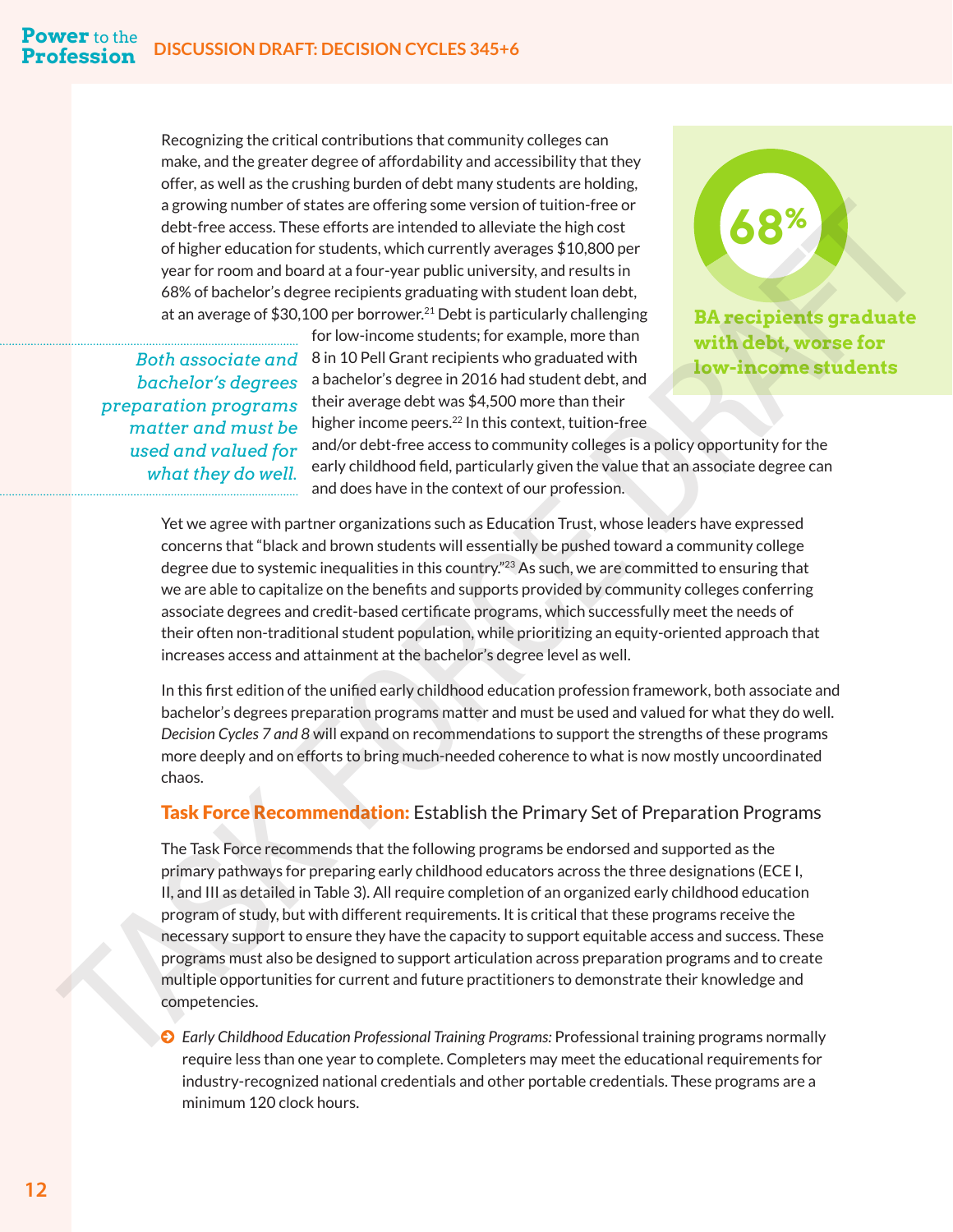- © *Early Childhood Education Associate Degree Programs:* Associate degree programs normally require at least two years but less than four years of *full-time* equivalent college work. An associate degree is at least 60 credit hours of college-level course work.
- © *Early Childhood Education Bachelor's Degree Programs:* Bachelor's degree programs normally require at least four years but no more than five years of *full-time* equivalent college work. A bachelor's degree is at least 120 credit hours of college-level coursework.
- © *Early Childhood Education Master's Degree Programs (initial preparation):* Master's degree programs normally require at least one, but not more than two, *full-time* academic years of work beyond the bachelor's degree. Initial-level master's degree programs are designed for individuals with non-early childhood education bachelor's degrees. At this point, the Task Force is not defining preparation expectations for more advanced practice roles.

*These programs must also preparation programs and to create multiple opportunities for current and future practitioners to demonstrate their knowledge and* 

**Other innovative models and pathways.** The Task Force recognizes that there are multiple and flexible approaches in professional  $b$ e designed to support preparation programs, and it seeks to encourage effective innovations  $articulation \, across \,$  that are, in particular, designed to reach non-traditional students, eliminate the existing barriers to higher education, and maintain a commitment to quality. Examples of these approaches may include competency-based programs, use of prior learning assessments for awarding credit, apprenticeships, cohort models, work-based supervised practicum/clinical experiences, and intensive degree programs with shorter duration.<sup>24</sup>

<span id="page-15-0"></span>Other qualifying professional preparation programs, particularly non-degree awarding programs or programs in freestanding institutions, will also be incorporated, as needed, when this unifying framework is implemented. To be considered comparable to the primary set of professional preparation programs listed above, additional programs will be held accountable for meeting the profession's guidelines, governance, and accountability standards, upon being determined and agreed upon through the P2P Decision Cycle process. This accountability will include demonstrating alignment to the Professional Standards and Competencies for Early Childhood Educators as they prepare early childhood educators. 25 In addition, *Decision Cycles 7 and 8* will explore these accountability structures and provisions more deeply, including the possibility of accreditation reciprocity. **Co** *competencies*. The competencies and the compete and the competencies and the competencies and the competencies. A becheck the competencies and the competencies are a least 120 create that 120 create the competency o

Aligned preparation and designations. The current early childhood education field is bifurcated across multiple dimensions, including role, setting, state, funding stream, and age band. The proposed primary set of preparation programs, aligned to the designations and responsibilities of the early childhood profession, creates a structure that moves to eliminate the bifurcation across some of the dimensions (i.e., setting) but not all (i.e., age band), as outlined in Table 3. The overall fragmentation, however, is dramatically lessened and, where it continues to exist, is made increasingly intentional and responsive to existing strengths, research, and requirements.

We know, for example, that the science of early learning is as complex for children birth through age 3 as it is for children in preschool as it is for children in kindergarten through grade 3. However, programs already exist that prepare educators—differently—to work with children in these different age groups. The CDA credential or associate degree programs across states are most likely to consistently require course content for infants and toddlers, as well as for preschoolers, but the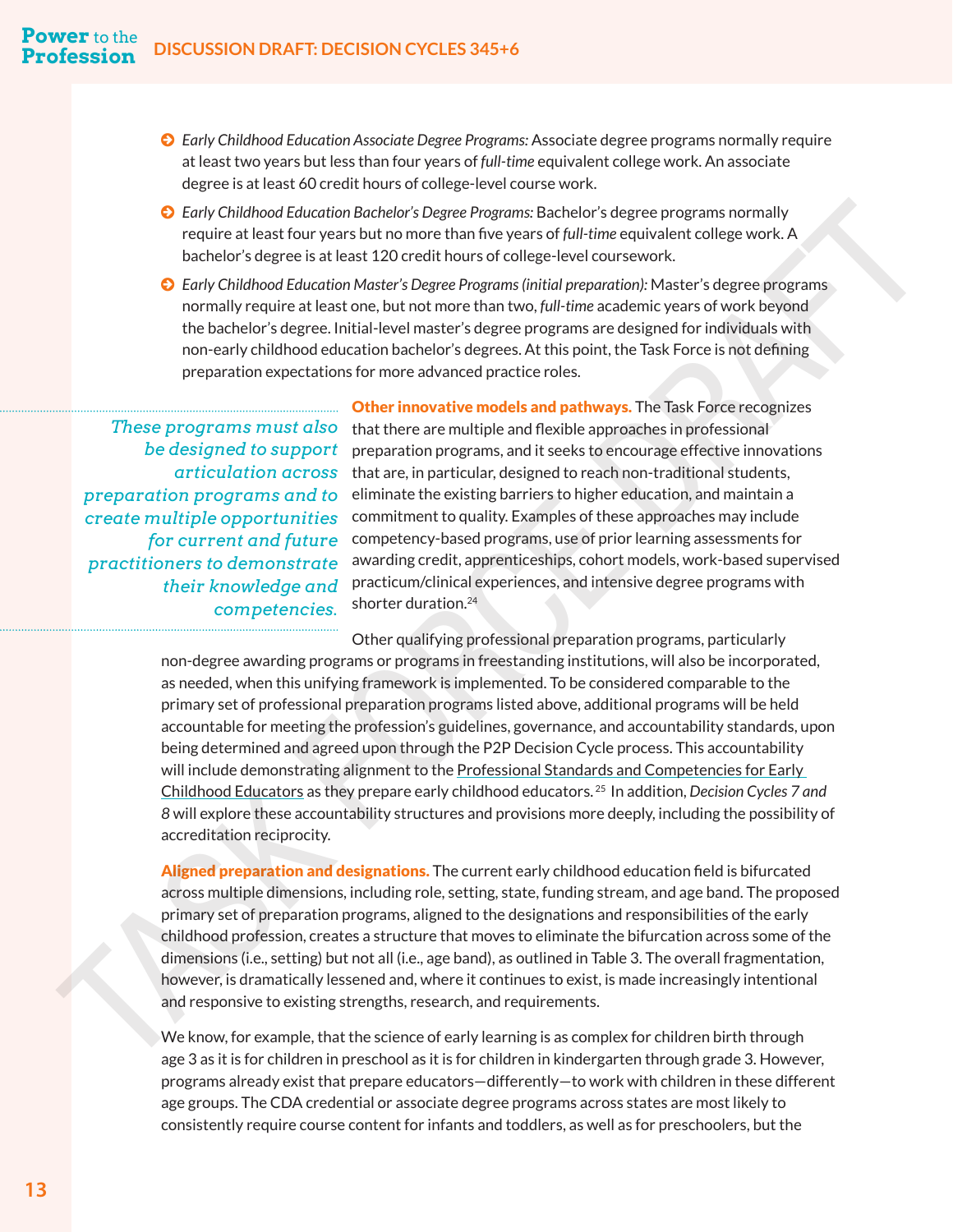<span id="page-16-0"></span>*We especially encourage approaches and innovations that are designed to reach nontraditional students and eliminate existing barriers to higher* 

programs seldom focus their content on children in kindergarten or higher grades. On the other hand, bachelor's and graduate degree programs display the reverse pattern; while less likely to require depth in infant and toddlerrelated course content, they consistently require a focus on older children.

In addition, expectations, assessment, content knowledge, and accountability requirements are different for educators working in public kindergarten through grade 3 settings, thereby demanding the acquisition of additional education. skills and expertise. The current public teaching profession has determined that these skills, by the nature of their depth and breadth, are typically

best learned in the context of a high-quality bachelor's degree program, with certification and/or licensure. Cities and states that have led the way in instituting and expanding public pre-K programs have likewise (and, the Task Force believes, rightly) determined that early childhood educators working in those settings should be held to the same bachelor's degree standard as in K–3. The Task Force also believes that greater emphasis must be placed on ensuring that the degrees earned by those working in and across pre-K–grade 3 settings meet the ECE profession's guidelines, governance, and accountability standards.

The Task Force recommends that this first-edition unified framework builds toward a future structure for the early childhood education professionin which public financing and policies ensure that educators with lead responsibilities across all settings and age bands are prepared and compensated at the ECE III level (earning a bachelor's degree in early childhood education), at a minimum. Leading the way, state-funded preschool programs provided in mixed delivery settings, which are explicitly aligned with the K–12 public school system, should both require educators with lead responsibilities to be ECE III graduates and provide supports to educators across settings to meet these requirements.<sup>26</sup> In preschool settings that do not draw on state-funded preschool funds, the first edition of this framework will not immediately require the same standard. Thus, an ECE II graduate in those cases can hold lead responsibilities, with staffing models that provide frequent access to ECE IIIs for guidance, and with important support from ECE I completers as well.

In addition, this framework recognizes the meaningful, valuable, and necessary places in our profession for educators who have acquired their competencies through such opportunities as a CDA credential, a high-quality associate degree, or non-early childhood education degrees and trainings, as well as for those who have gained deep knowledge and expertise through experience. As such, we elevate our implementation commitments, noting that we will not advocate for increased educational requirements without advocating for funding to provide requisite supports and attendant compensation. We will not advocate for policies that disproportionately and negatively impact educators from communities of color. We will advocate for policies that mitigate unintended consequences and support existing, meaningful pathways for advancement. In addition, we will advocate to establish and implement timelines that recognize the challenges faced by the existing workforce to realistically meet new regulations and requirements. designed to reach homoger. The bitwich correct that provisions the consistent for examined to reach the consistent of the consistent of the consistent of the consistent of the consistent of the consistent of the consistent

Children and families benefit from the richness of a well-prepared, supported, and compensated profession that includes educators diverse in all ways—race and class, geography and culture, gender and language, educational background and family structure, and more. In addition, because positive relationships are at the core of quality, and young children do not distinguish between the roles of the adults who interact with them in a classroom or family child care setting, this structure holds all early childhood educators, regardless of designation or role, accountable for supporting child development and learning and for meeting the guidelines established by a unified early childhood education profession.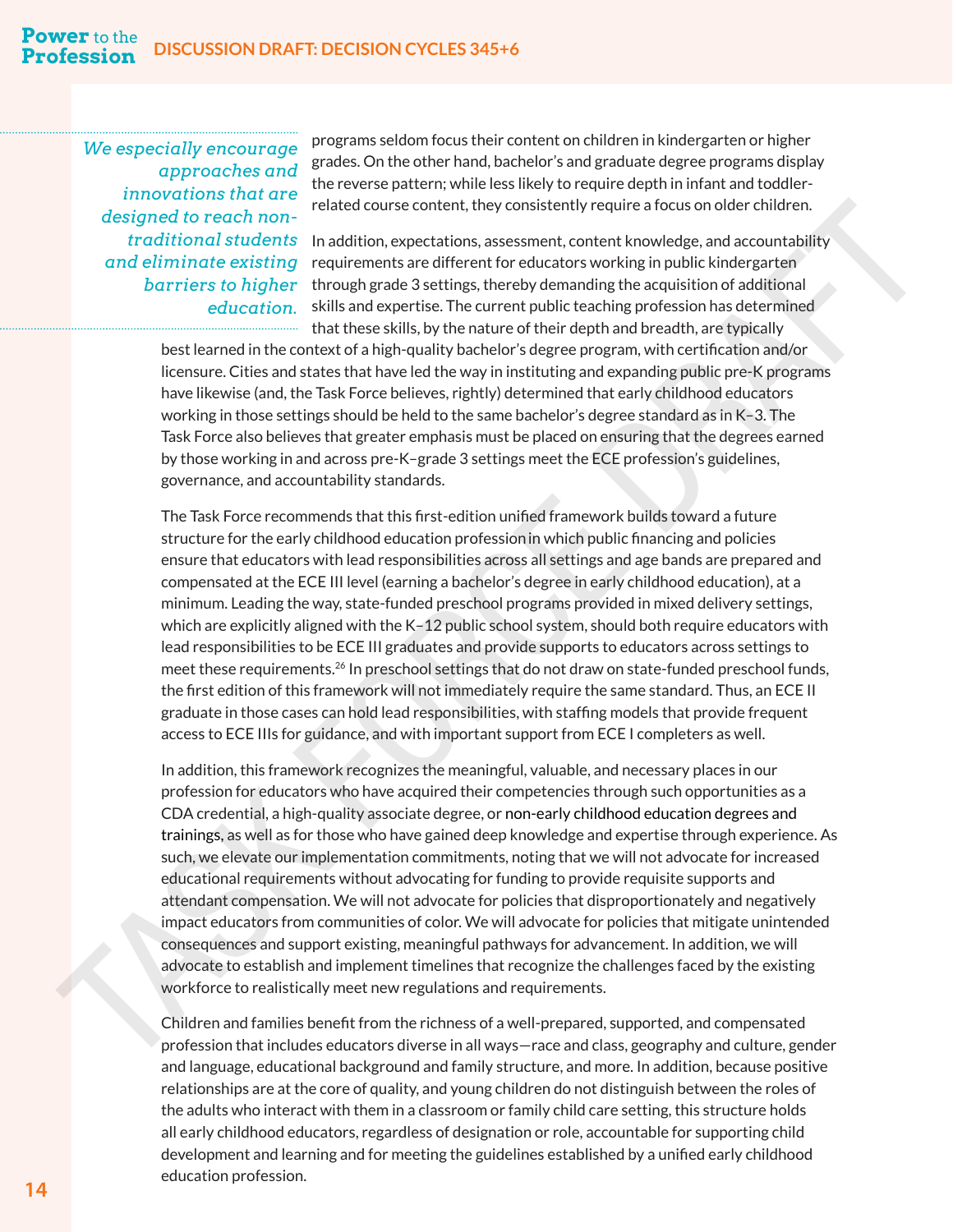#### Comparable Compensation for Comparable Preparation, Competence, and Responsibilities



may meet the educational requirements for industry-recognized national credentials like the Child Development Associate® (CDA) national credential and other portable credentials.

- \*\*Additional and innovative guidance, support, and supervisory models will need to be explored, developed, and evaluated, particularly in support of early childhood educators working in familybased child care home settings. Roles will continue to shift as public financing significantly increases to support all families with children in all settings and sectors..
- \*\*\*Progression, not regression. In state-funded preschool programs (as defined by NIEER), provided in mixed-delivery settings and explicitly aligned with the K–12 public school system, ECE II graduates can serve in the support educator role. ECE III graduates must serve in the lead educator role.
- \$ Compensation (including benefits) increases with greater responsibility and deeper preparation. Compensation is aligned with comparable roles in public K-12 settings. The deep need for increased investment (for compensation and more) cannot come on the backs of parents or educators. Additional state investment is necessary, but not sufficient. Increased federal support is essential.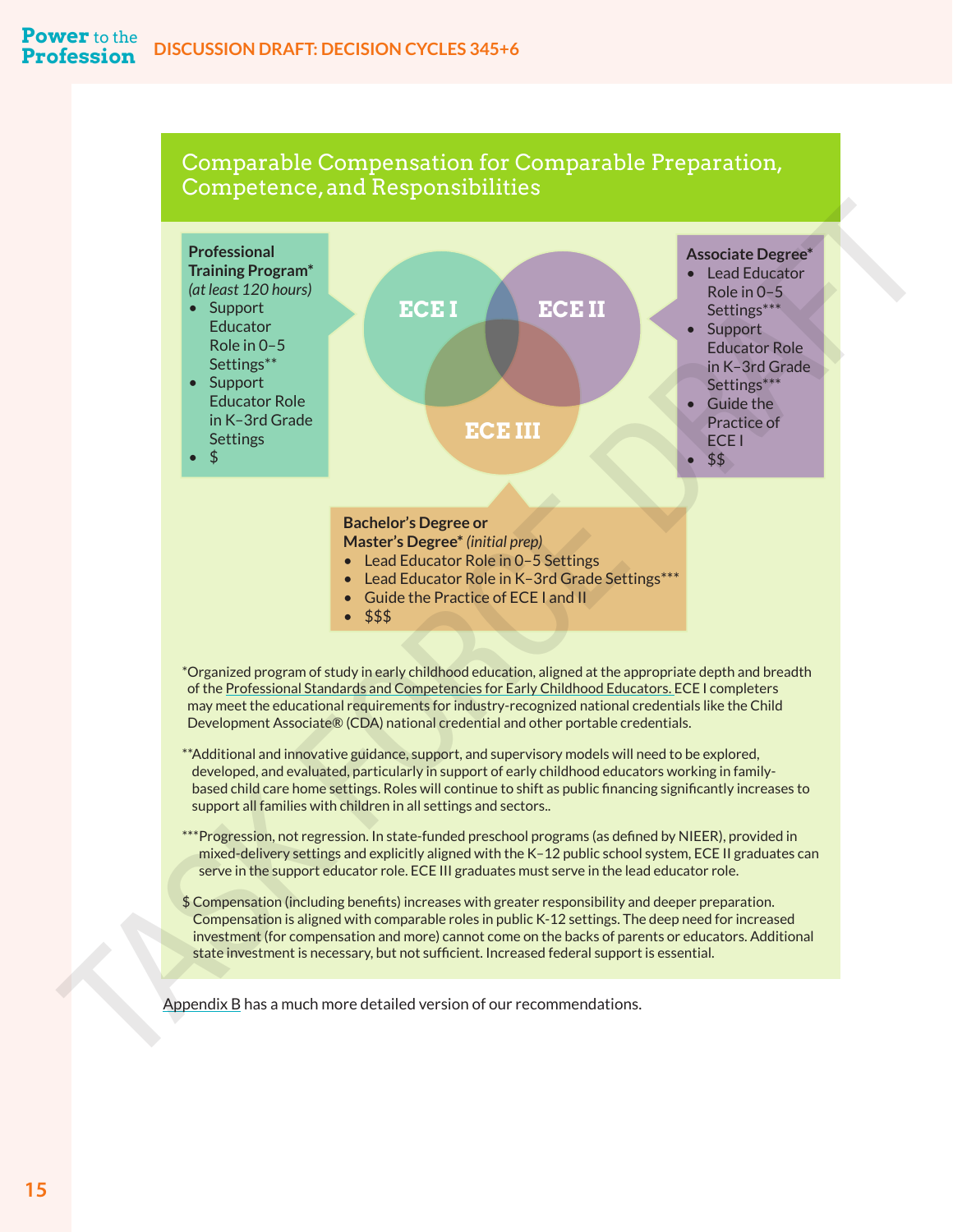# **3. STRUCTURED SPECIALIZATIONS**

Where We Are Now: Specializations that Reinforce Fragmentation without Agreed-upon Competencies

The current variation in preparation and credentials allows for individuals to create specializations and professional niches without understanding the full birth through age 8 developmental continuum that is core to the identity, responsibilities, and practice of the early childhood education profession.

For example, individuals prepared to meet the competencies of infant toddler credentials or K–3 licensure credentials often do not have knowledge of the full birth through age 8 developmental continuum. Given that child development during this early childhood period is not linear, these credential holders may not be able to support the development of all young children and particularly those who are in a development phase that they have not been prepared to support.

Without knowing about the past and future (the precursors to children's current development and learning and the likely trajectory they will follow in later years), early childhood educators cannot design effective learning opportunities that meet the needs of all young children in their care.

#### Task Force Recommendation: Generalize First, Then Specialize

The Task Force recommends that every early childhood educator must have a general early childhood education foundation as articulated in the Professional Standards and Competencies for Early Childhood Educators. Depending on the mission or conceptual framework of the professional

*Early childhood educators need to understand the full birth through age 8 developmental continuum at the depth and breadth appropriate for* 

preparation program, a concentration may be part of the generalist foundation.

In addition to the generalist foundation, early childhood educators also should be encouraged to specialize as a means of deepening their knowledge and practice and creating a professional niche. Specializations must complement and add onto the generalist foundation.

Professional preparation programs are encouraged to collaborate with professional organizations to create high-quality and accelerated pathways to specializations, such as blended programs.

Once the profession establishes the generalist foundation and as it becomes reflected in key state and federal policies, the profession can mobilize to create and/or promote specializations. Specializations should help those in the early childhood education profession deepen their knowledge and practice and create a professional niche.

Specializations should be responsive and forward thinking. Professional organizations, not state or federal agencies, should be responsible for developing, administering, and issuing specializations. Only individuals serving within the early childhood education profession, in any one of the designations outlined by that profession, should be eligible for specialization. Demand from families, communities, employers, and programs, as well as local context, will influence how these add-on specializations are organized and prioritized. *Fig* tect via their statistical properties and credentials allows for individuals to create specializations<br>and professional inches without understanding the bill lifth throllbane as disconformation<br>continuum that is core

> Some examples of specializations may include, but will not be limited to infant-toddler; pre-K through grade 3; dual language learner; mixed-age group; early childhood special education; instructional leadership; administrative and business leadership; and specializations in content areas such as early math, language and literacy, or STEAM.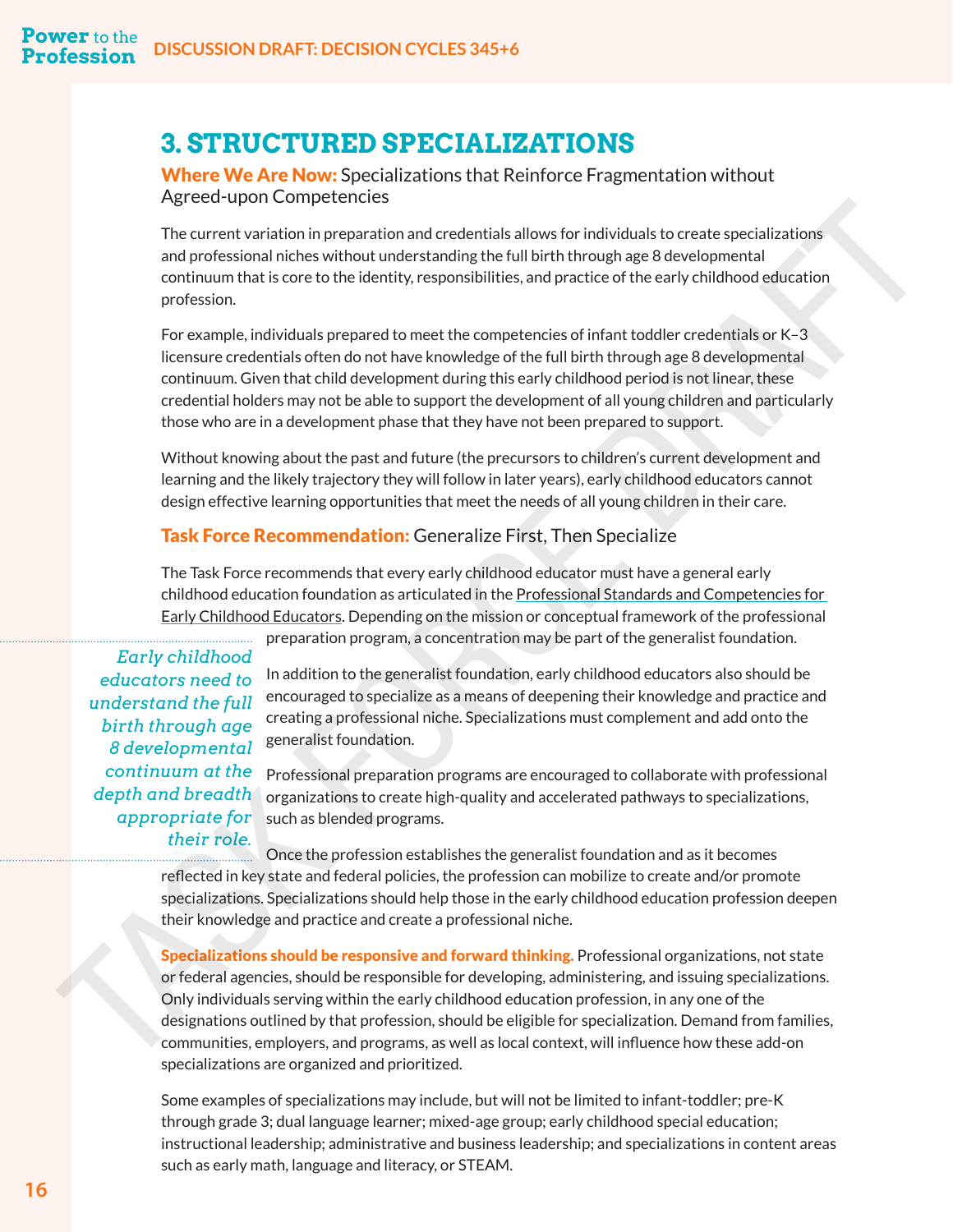# <span id="page-19-0"></span>**4. COMPARABLE COMPENSATION**  *(Decision Cycle 6)*

#### Why Focus on Compensation?

We care about compensation because we care about the well-being of children and educators, about the supply of care, and about the quality of early childhood education. Research confirms that better-paid teachers provide better-quality care and that educator shortages are driven by lack of compensation.<sup>27</sup> No educator should earn a wage insufficient for sustaining a family, yet early childhood educators make an average of \$10.60 per hour, less than dog walkers, bus drivers, social workers, grade 5 teachers, and librarians, to name just a few. In fact, those who graduate from college with a degree in early childhood education have the lowest projected earnings of all college graduates.<sup>28</sup> **State are an internal in the mail of the state and internal in the state and internal in the state of the state and internal in the state of the state of the state of the state of the state of the state of the state of th** 

Parents say they want to pay educators more. Directors say they want to pay educators more. Superintendents, economists, business leaders, and scientists all say they want to pay educators more. Yet our system is so desperately underfinanced that the ability to *actually* pay educators more is limited. As the National

*infrastructure, just as important as highways, clean drinking water, and other public goods.*

Academies of Medicine's (NAM) *Transforming the*  **Early childhood** Financing of Early Care and Education report lays education is an out, our financing system is utterly insufficient essential part to ensure high-quality early childhood education of the nation's with a diverse, competent, effective, wellcompensated, and professionally supported workforce.

> NAM estimates that the full financing of highquality early childhood education, including a well-compensated workforce, would cost \$140

# Same Job and Credentials, But Different Pay

| Head Start teacher with BA          |          |          |
|-------------------------------------|----------|----------|
| \$31,489                            |          |          |
| Public school pre-K teacher with BA |          |          |
|                                     | \$44,521 |          |
| Public school K-12 teacher with BA  |          |          |
|                                     |          | \$56.383 |
|                                     |          |          |

billion per year (this would amount to .75% of gross domestic product (GDP).<sup>[29](#page-27-0)</sup> As a frame of reference, the federal government spends approximately one-sixth of that needed investment on early childhood education—or around \$25 billion per year. $30$ 

At the same time, early childhood education *contributes* \$163 billion to the nation's economy, amounting to 1.1% of GDP.<sup>31</sup> In other words: A significant and substantial investment in early childhood education is well worth the cost.

That's because it's an investment in our nation's essential infrastructure, as important as other public goods such as highways and clean drinking water. It's also an investment in people, the most valuable resource our country has and the cornerstone of quality in early childhood education.

Investing in people isn't cheap—but failing to invest in them comes with its own costs, including low-quality care, health and safety violations, disruptions in continuity, and excessive turnover, all of which harms children, families, and businesses. Moving forward, we need increased investments in early childhood education, directed primarily to the workforce, as the best means of prioritizing quality and increasing the supply of it.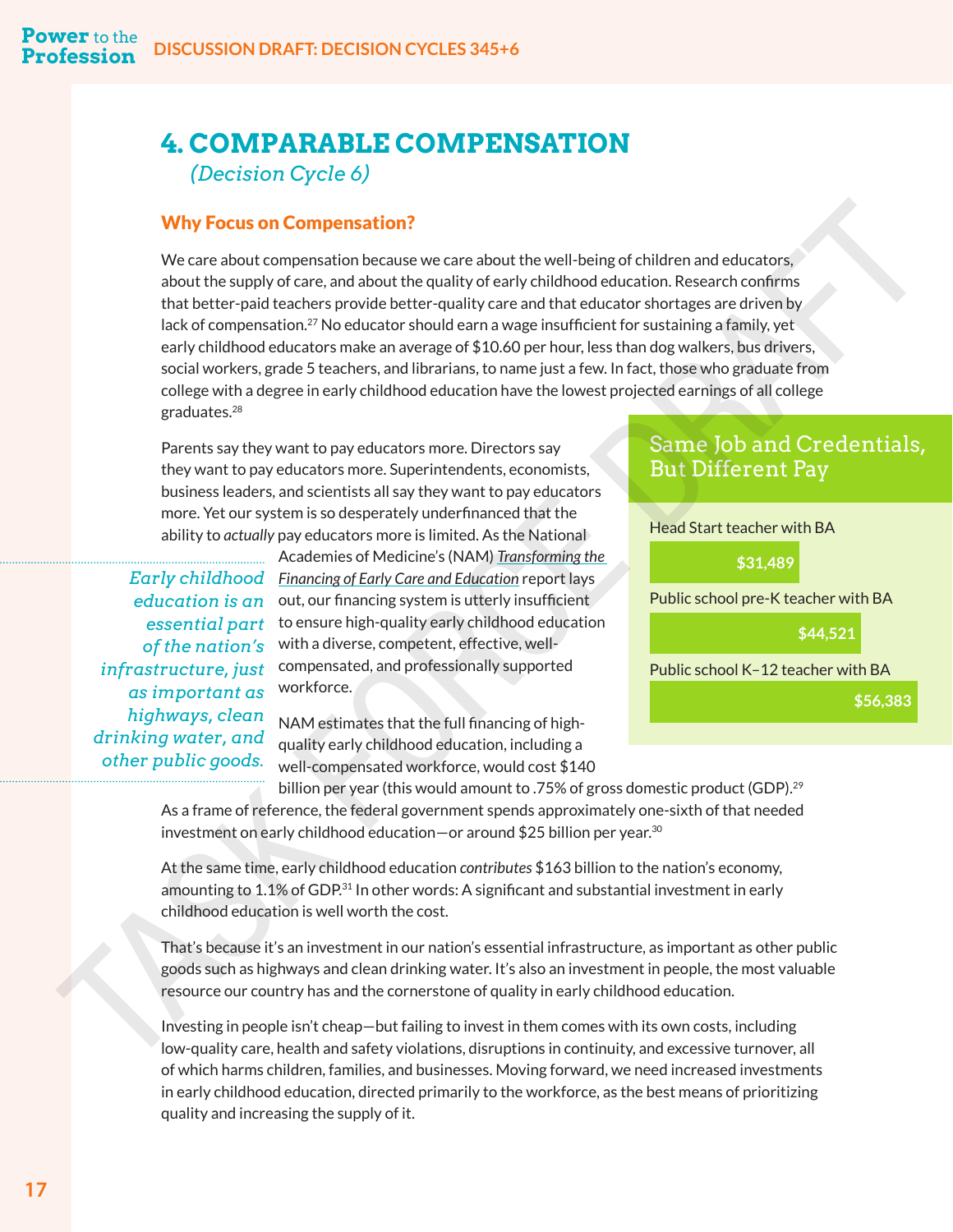#### <span id="page-20-0"></span>Where We Are Now: Undervalued, Underfunded, and Inequitable

Though compensation is too low for the average early childhood educator to live on, the sum of it is too high for the average early childhood setting to afford; personnel costs account for the bulk of spending in many early childhood programs.

**Revenues vs. costs.** It is a deep-seated challenge for programs to ensure that revenues, whether from parent fees, federal child care subsidies, another form of scholarship, or a combination of all three, are sufficient to cover costs. For early childhood programs that accept federal child care subsidies, in particular, the budgetary challenges can be insurmountable, though the same principle applies to programs that operate exclusively with parent fees. At best, programs that serve families with a subsidy will receive a payment rate from the state equal to 75% of the current market rate (as recommended by the federal government). Yet prior to the increased federal funding in the FY2018 budget year, $^{32}$  ,

# **\$3.42 an hour**

A child care program accepts a 4-year old from a family paying with a child care subsidy. In 48 states and DC, the program can expect to receive \$3.42 per hour to

only two states (South Dakota and West Virginia) met that benchmark for all categories of care, with the other 48 states and the District of Columbia paying providers an average of \$667 per month for 4-year-olds, or approximately \$3.42 per hour.33 This average includes a range of \$339 and \$406 per month on the low end, in Mississippi and Missouri, respectively, to \$1,147 in Fairfax County, Virginia, and \$1,065 in Indianapolis, Indiana[.34](#page-27-0)

Even at the high end of market rate payments, which, in Fairfax County, Virginia, would equal \$5.88 per hour, it's easy to understand how challenging it is for programs to compensate staff at a rate that approaches the value they provide. The math simply doesn't work—and so compensation (including benefits) remains low.

#### Educational requirements increase, compensation remains low, and the impact is

disproportionately felt by women of color. The poor compensation felt across the workforce is disproportionately experienced by women of color, even as they join their colleagues in responding to the call for higher levels of preparation by investing time and money to pursue degrees. In Head Start, for example, data show that teacher education levels have increased in recent years, with 77% of the national teacher workforce having earned a bachelor's degree. Restricted funding has, however, limited the ability of the Head Start sector to reward these higher education levels with higher salaries. In fact, despite the higher qualifications, Head Start teachers in many states make less today than they did in 2007 before the bachelor's requirement went into effect. While Head Start teachers with a bachelor's degree do tend to earn more than those without a bachelor's, even with a degree the average Head Start teacher earns only  $$31,489$  per year. $^{35}$  This bind $-$ of requiring higher qualifications without higher compensation—has meant that a body of teachers, half of whom are people of color and one quarter of whom are Latino, are meeting higher quality standards, completing degrees, and still earning low wages.  $36$ is too negro that the best experiment of the state of the childrens of the state of the childrens of the childrens of the childrens of the childrens of the childrens of the state state is a determinent with the state of th

Low compensation reduces parent and educator choice. Because compensation has remained stubbornly low, even as educational requirements have increased, differential access to program funding has too often meant that teachers with higher credentials are drawn to settings supported by public funding streams outside of child care subsidies. Indeed, there is a \$6.70 per hour difference in the median wage between employment in a public school-sponsored preschool program compared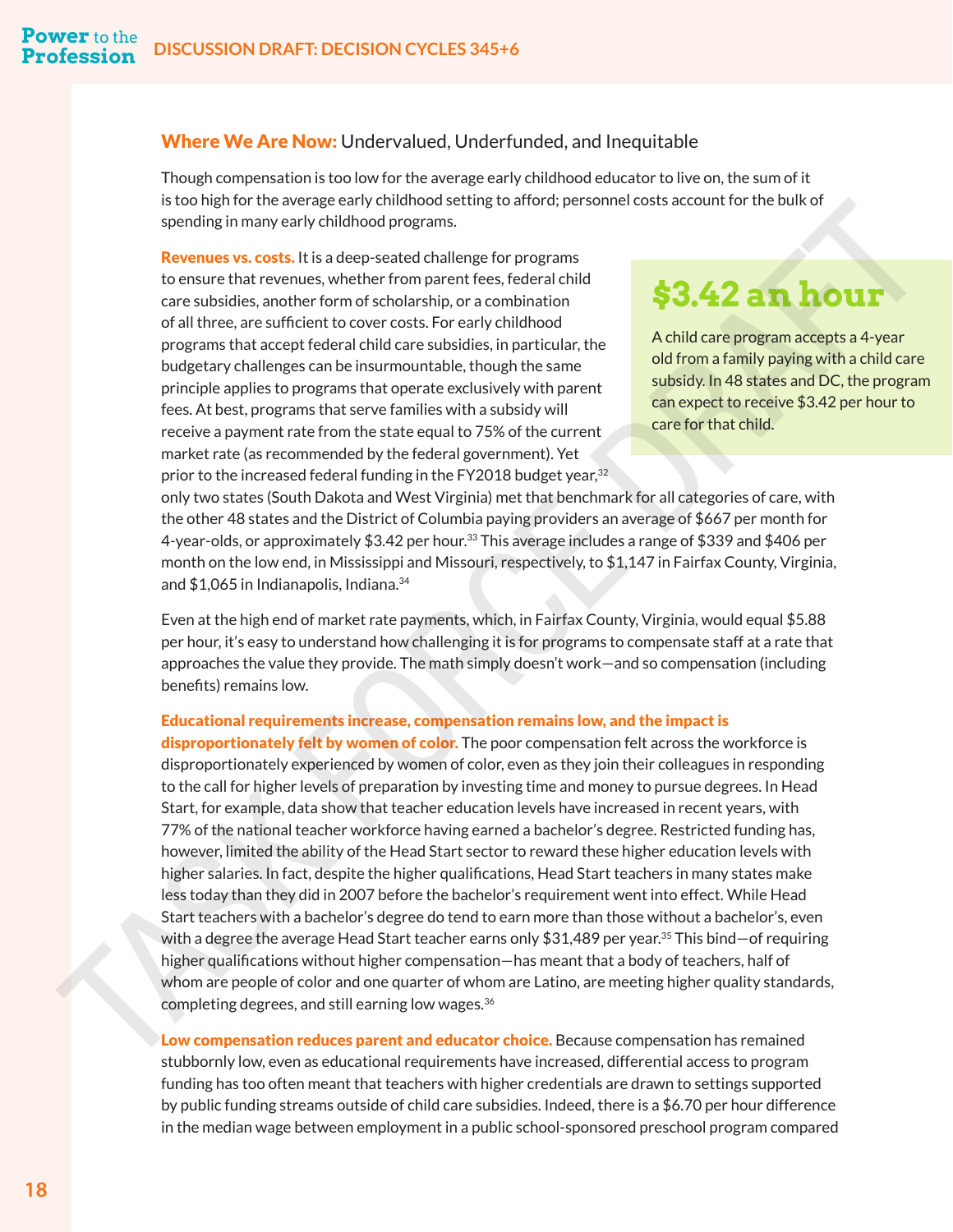to a private community-based setting for those with a bachelor's degree or higher—a gap of  $$13,936$  per year.<sup>37</sup> They can make even more moving into K–3 settings, where K–3 teachers earn a median wage of  $$56,900.^{38}$  $$56,900.^{38}$  $$56,900.^{38}$  Alternatively, even if they remain in non-public school settings, they are essentially forced to leave the classroom and become an administrator. In either case, there are negative impacts on children and families by (a) reducing the level of quality available to families outside of publicly funded state pre-K settings and/or (b) giving talented teachers who can best serve children and families by working directly with them no choice but to make significant personal and financial sacrifices in order to do so.

#### **Task Force Recommendation:** Establish Comparable Compensation (including Benefits) for Comparable Qualifications, Experience, and Responsibilities

The benefits of high-quality early childhood education are shared between and among children, families, communities, states, and the national economy. The NAM *Transforming the Workforce* report, along with market research from Task Force members, indicates that the costs of early childhood education should be shared as well. Despite the need for some shared financial responsibility,

*The deep need for increased investment cannot come on the backs of parents or educators. Additional state investment is necessary, but not sufficient. Increased*  the federal government plays an outsized role in the financing of early childhood education—and it must play a much greater one still.

The deep need for increased investment cannot come on the backs of parents, nor of educators. While states must increase their own investments, the federal role can and must help ensure equity and equality across states, creating a groundswell of sustained public investment that is sufficient to support the following vision-oriented goals and recommendations.

*Recommendation 1: Compensation will be comparable for early childhood educators with comparable qualifications, experience, and job responsibilities, regardless of the setting of their job.*

Varied settings in early childhood education are a current reality, and we anticipate that they will be part of our future. Yet these differences in settings (and often funding streams) do not necessarily dictate differences in the nature of the work being done. As such, and as a matter of equity, early childhood educators with similar experience and qualifications should be comparably compensated regardless of whether they work in a community-based center, elementary school, or family-based child care home.39

#### *Recommendation 2: Compensation will include the provision of an adequate benefits package.*

<span id="page-21-0"></span>Early childhood educators who are satisfied with their jobs and whose individual and family members' health is protected are more likely to convey positive feelings toward children, more able to give utmost attention to teaching and caring for children, and more likely to remain in their position for longer periods of time. Benefit packages for full-time staff may be negotiated to meet individual staff members' needs, but they should include paid leave (annual, sick, and/or personal), medical insurance, and retirement. In addition, they may provide educational benefits, subsidized child care, or other options unique to the situation. Benefits for part-time staff should be provided on a pro-rated basis. are sesentially forced to leave the classroom and become an administration in elither case, there are considered and the main term is esteptible to the considered and the main term is esteptible to the considered and the m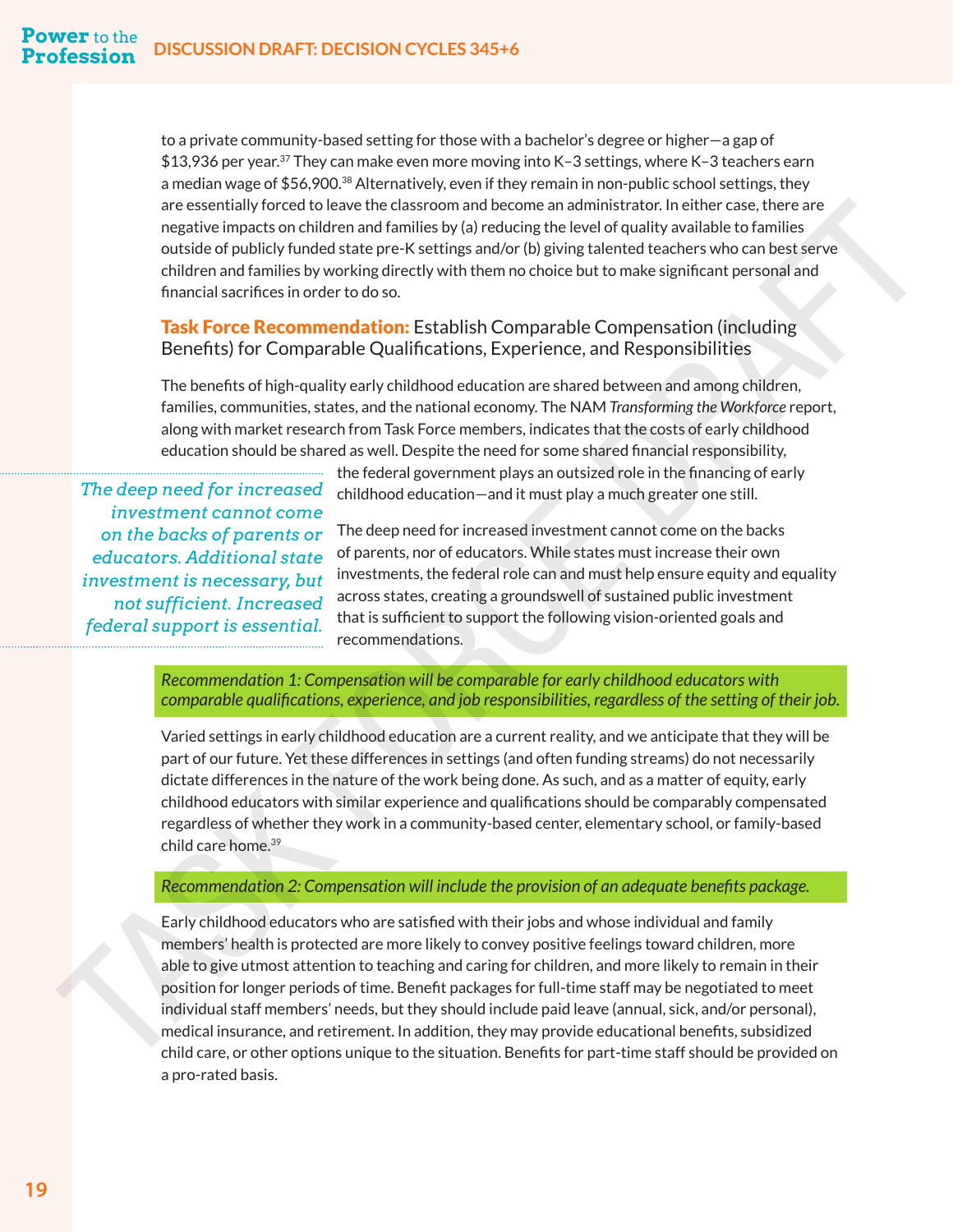*Recommendation 3: Compensation will increase commensurate with increased preparation and increased competency.* 

The simplified structure of ECE I, II, and III establishes the foundation for a stable wage growth trajectory that parallels professional advancement.<sup>40</sup> In this framework, entry-level early childhood educators will have multiple opportunities to grow in their careers over the long term, working directly with children, if that's where their talents are maximized.

*Recommendation 4: Compensation will not be differentiated on the basis of the ages of children served.*

Historically, the younger the child, the lesser the value placed on the service provided to them. In addition, the wage penalty for early educators working with infants and toddlers disproportionately affects African American teachers, 52% of whom work with infants and toddlers, compared to 43%

*There should be no wage penalty for early educators working with infants and toddlers or in home-based* 

of all center-based early educators.[41](#page-27-0) Yet children are most vulnerable in their early years, and the impact of their early experiences on later development and learning is the most profound. Focusing on these earliest years is also a fundamental question of equity. Focusing only on comparable compensation for those working in pre-K settings with 3-year-olds and 4-year olds will deepen the disproportionality demonstrated by the data. Compensation earned by individuals working with the youngest children must be prioritized to reflect the importance of their work and the added value to society of their success. Thus, the standards, accountability, and levels within the early childhood profession must be established to intentionally include these educators and reflect their current status and starting points.

#### What Is the Standard for Comparability?

Everyone working within the early childhood education field, regardless of their level of education or training, should earn no less than the amount needed to cover basic living standards, including food, housing, and health care. The Task Force believes there is an urgent need to increase the floor of compensation for everyone in the field to at least a basic self-sufficiency standard, providing a foundation upon which to build a framework of increasing compensation as qualifications, experience, and responsibilities increase.

<span id="page-22-0"></span>We also believe that early childhood education, rooted as it is in science and research, is not a minimum wage job, and a self-sufficiency standard must be accounted for as the floor, and not the ceiling. As such, in the first edition of the professional framework, we are not recommending a comparability standard that is tied to a self-sufficiency standard. The movement to raise the minimum wage is an important opportunity for some educators in some states, and it can provide an impetus for states to make needed investments to increase subsidy payment rates to early childhood settings in response. However, as we advance as an early childhood profession that is compensated based on the complex knowledge, skills, and competencies needed to reap the individual and societal rewards of high-quality learning, we must guard against being permanently linked with a minimum wage. **programs to month to the starting of the month of the starting of the starting of the starting of the starting of the starting of the starting of the starting of the starting of the starting of the starting of the startin** 

> Therefore, while we support raising the floor so that the entire field earns family-sustaining wages, the Task Force recommends that the early childhood education profession look to public school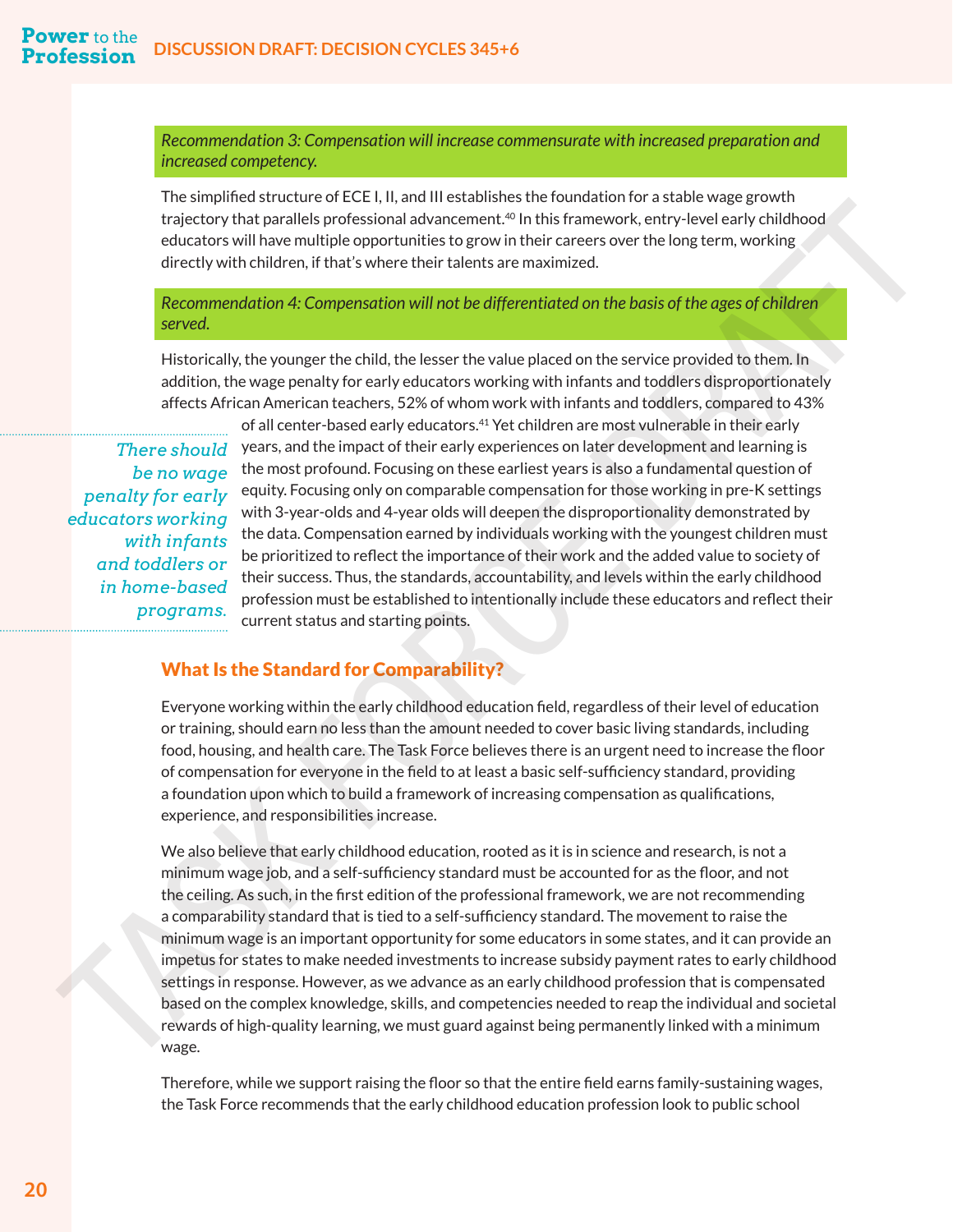salary scales as the minimum benchmark for comparable compensation, assuming comparable qualifications, experience, and job responsibilities.

We also recognize that while removing disparity within the early childhood profession birth through age 8 is an important step forward, it is also an insufficient long-term goal. Significant numbers of K–12 educators, for example, are compensated so poorly that they also need a second job.

*Early childhood education, rooted as it is in science and research, is not a minimum-wage job. the ceiling.*

For this reason, we are also recommending that, while using public school salary scales as a minimum level of compensation, early childhood educator salary schedules and benefits should ultimately be determined following a review of salary schedules for members of other professions who care for children in the same age range and who have similar functional responsibilities.

 $A$  self-sufficiency The military used this approach successfully in the late 1980s when the Military  $standard \ must\ be$  Child Care Act required pay at "a competitive rate, equivalent to the pay of other  $seen\ as\ the\ floor,\ not\ \ \$  employees with similar training, seniority, and experience."<sup>[42](#page-27-0)</sup>

This review of salary schedules should consider salaries and benefits provided

<span id="page-23-0"></span>to individuals with similar preparation and responsibilities from an internal perspective, where appropriate. For example, a community service organization would compare the salaries and benefits of its early childhood teaching staff to its social workers with equivalent preparation and responsibility. The compensation of a program administrator in an organization such as a hospital, industry, or educational institution would be compared to the compensation package of heads of other programs or departments of similar size within that institution. In addition, an external, or community, review should look at professionals with similar responsibilities, such as nurses, social workers, and counselors. we also the formulation of the matter interest of the state in the transition of the state of the state in the state of the state of the state of the state of the state of the state of the state of the state of the state o

It is also important to look at average salaries for individuals working with the same age group, as opposed to those working within the same scope of responsibility. Though salaries are, on the whole, generally less for those working with young children across professions, this wide range of average salaries includes everyone from pediatricians (\$205,610) and children's librarians (\$35,000), to school psychologists (\$67,880), and school bus drivers (\$33,253). As broader comparability to more equitably paid professions is our long-term goal, holding these multiple comparabilities in mind and measuring our own progress against them can be a helpful gauge for where we are and where we want to go.

# When Comparing Pay, Look at Everyone Working with Young Children

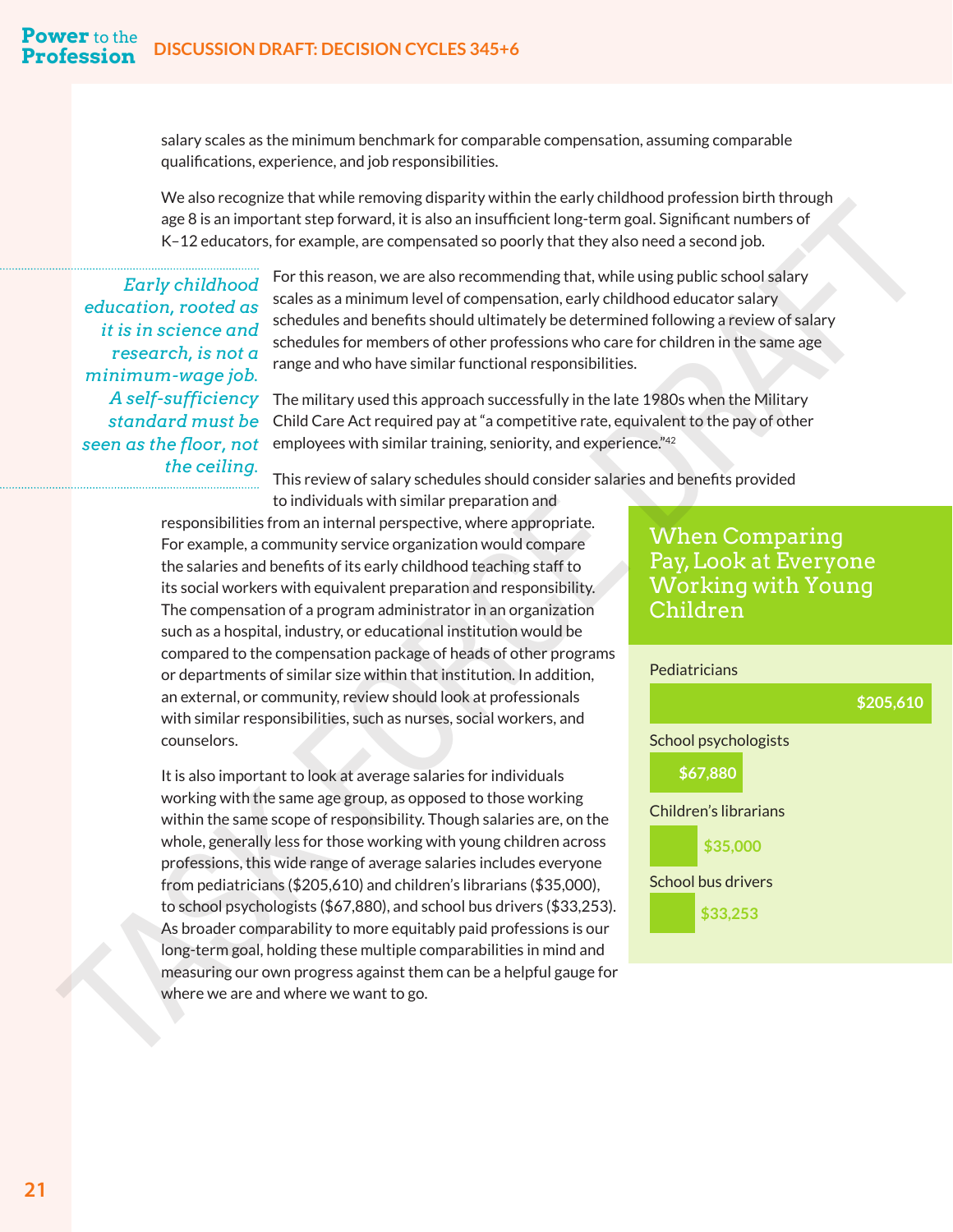#### <span id="page-24-0"></span>Conclusion: Fair Compensation Is Affordable—and Worth It

The National Academies of Medicine's *Transforming the Financing of Early Care and Education* report notes that "efforts to date have been inadequate to increase the compensation of ECE professionals."<sup>43</sup> The Task Force agrees, but we do not fault those efforts. We applaud the achievements, while directing our critiques toward the context and environment that have made full and fair compensation so difficult. We reject the argument that our country doesn't have the money to fund full and fair compensation. We do.

This means, first, recognizing that paying the costs of high-quality early childhood education is a revenue-generating investment over time, resulting in a broad range of benefits that accrue to individuals and society at large. A substantial research base confirms that when children participate in high-quality early childhood education, they are:

- **◯** more likely to experience improved cognitive and social outcomes;
- **◯** less likely to require remedial education;
- **◯** more likely to graduate from high school;
- **O** less likely to commit crimes;
- **◯** less likely to be neglected or abused;
- **◯** less likely to be unemployed;
- **◯** less likely to require public assistance;
- **◯** less likely to become teen parents; and
- © generally healthier and able to be more productive contributors to their local, state, and national economies.

As such, well-conceived and enacted investments in high-quality early childhood education clearly stimulate the economy and should be funded like other well-conceived and well-enacted investments, from tax cuts to a job stimulus, that do the same.

*Smart investments in highquality early childhood education clearly stimulate the economy and improve lives. And the investments should focus on what matters* 

Second, improving quality and equity in early childhood education requires that we prioritize investments in early childhood educators. We must choose, with the money and the means available now and in the future, to invest directly in the education and compensation of the professionals serving children and families rather than in the structures and supports set up around them. This, in turn, will require us to invest in existing opportunities to fund compensation while establishing new opportunities, by leveraging early education financing systems and structures designed to deliver high-quality early learning in states and cities across the country. **Profit notes taxt around the best most consider the complete the complete that the other in the most people. The most people. The most people is a most people in the most people. The most people is a most people in the mo** 

One of the barriers to increased compensation through public investment has always been the lack of an answer to the questions: *Compensation for whom? For doing what?* P2P, by establishing clarity about who early childhood educators are and what they will be accountable for, gives all of us and our allies a fighting chance at getting the significant and sustained public investments we need, directed toward the education and compensation of early childhood educators. They are at the heart of P2P and the best way to significantly and sustainably improve outcomes for children and families.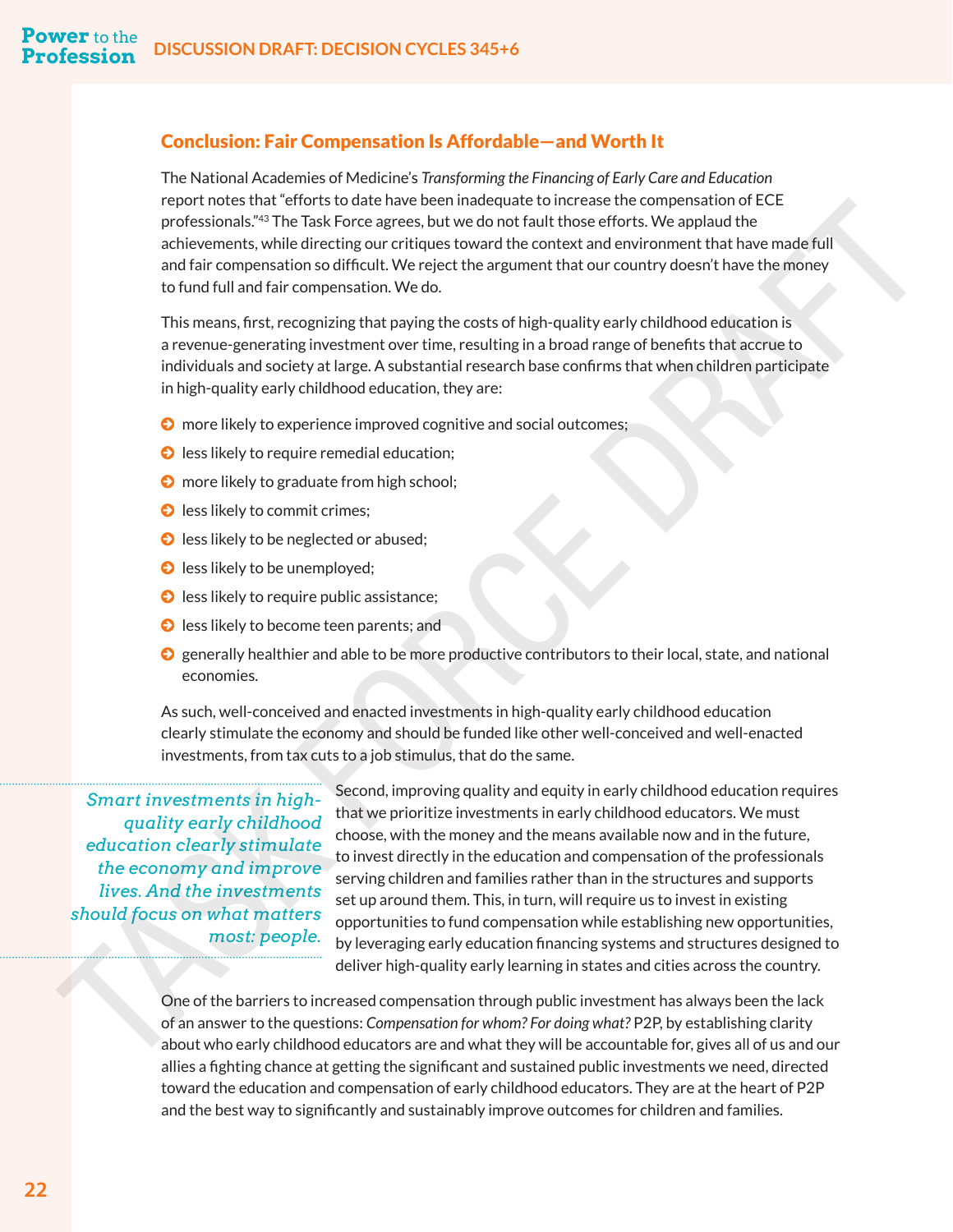#### Task Force Members

- © American Federation of State, County and Municipal Employees *Breanne Skultety, Labor Economist*
- © American Federation of Teachers *Megan Stockhausen, Assistant Director, Educational Issues*
- © Associate Degree Early Childhood Teacher Educators *Debra Murphy, President*
- **◯** Child Care Aware of America *Lynette Fraga, Executive Director*
- **◯** Council for Professional Recognition *Valora Washington, Chief Executive Officer*
- © Division for Early Childhood of the Council for Exceptional Children *Peggy Kemp, Executive Director* **Brown Swatch Cancel Controllers**<br> **Matthew Melmed, Controllers**<br> **Matthew Melmed, Theoretical Procedures Assistant Director Education Telector Technology Capacity Department Denter Task Controller Schedulers (Security Pro** 
	- **◯** Early Care and Education Consortium *Celia Sims, President*
	- © National Association for Family Child Care *Bill Hudson, Chief Executive Officer*
	- © National Association for the Education of Young Children *Rhian Evans Allvin, Chief Executive Officer*
	- © National Association of Early Childhood Teacher Educators *Kelly Baker, President*
	- © National Association of Elementary School Principals *Earl Franks, Executive Director*
	- © National Education Association *Shyrelle Eubanks, Senior Policy Analyst*
	- © National Head Start Association *Yasmina Vinci, Executive Director*
	- **◯** Service Employees International Union *Kursten Holabird, Campaign Support Coordinator*
	- © ZERO TO THREE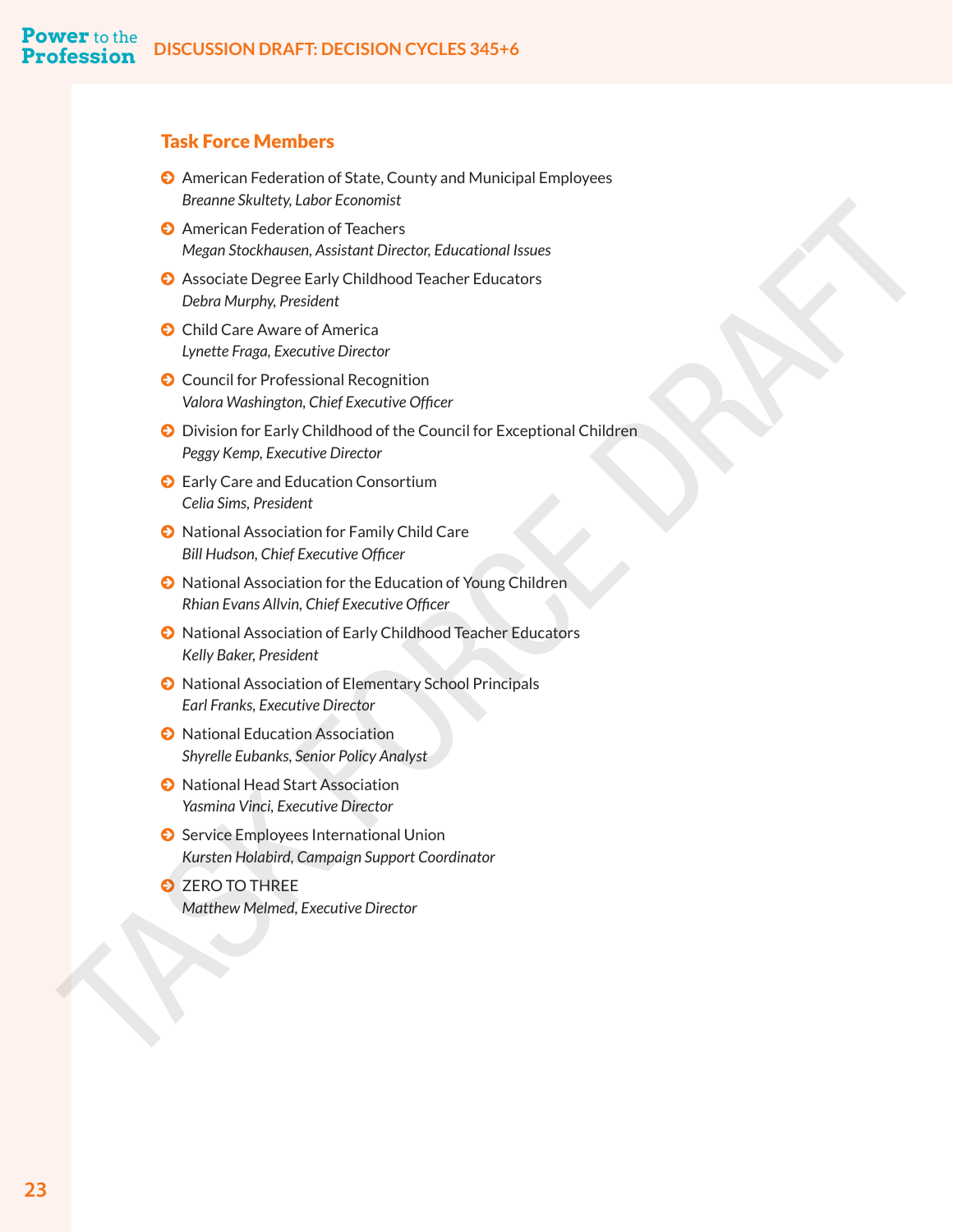# **ENDNOTES**

- [1](#page-4-0) In response to overwhelming feedback from the field regarding the need to turn our focus toward compensation, Decision Cycle 6: Compensation is included and elevated in this second draft of DC345.
- 2 Decision Cycle 1: Professional Identity and Boundary
- 3 Decision Cycle 2: Professional Standards and Competencies for Early Childhood Educators
- 4 Whitebook, M., McLean, C., Austin, L.J.E., & Edwards, B. (2018). Early Childhood Workforce Index 2018. Berkeley, CA: Center for the Study of Child Care Employment, University of California, Berkeley. Retrieved from http://cscce.berkeley. edu/topic/early-childhood-workforce-index/2018/.
- 5 Child Care Aware of America. Parents and the High Cost of Child Care: 2017.
- 6 Friedman-Krauss, A.H., Barnett, W.S., Weisenfeld, G.G., Kasmin, R., DiCrecchio, N., & Horowitz, M. (2018). The State of Preschool 2017: State Preschool Yearbook. New Brunswick, NJ: National Institute for Early Education Research.
- 7 Whitebook, M., McLean, C., Austin, L.J.E., & Edwards, B. (2018). Early Childhood Workforce Index 2018. Berkeley, CA: Center for the Study of Child Care Employment, University of California, Berkeley. Retrieved from http://cscce.berkeley. edu/topic/early-childhood-workforce-index/2018/.
- 8 Center for the Study of Child Care Employment. 2017. "Comparison of Personnel Systems for K-12 and Early Childhood Teachers: Qualifications and Compensation."

9 Ibid.

- 10 The six roles identified are home-based assistants/aides, center-based assistants/aides, group home-based, home-based, center teachers, and center directors.
- 11 Whitebook, M., McLean, C., Austin, L.J.E., & Edwards, B. (2018). Early Childhood Workforce Index 2018. Berkeley, CA: Center for the Study of Child Care Employment, University of California, Berkeley. Retrieved from http://cscce.berkeley. edu/topic/early-childhood-workforce-index/2018/.
- 12 Park, M., McHugh, M., Zong, Z., & Batalova, J. (2015). Immigrant and Refugee Workers in the Early Childhood Field: Taking a Closer Look. Washington, DC: Migration Policy Institute.
- 13 Austin, L.J.E., Sakai, L., & Dhamija, D. (2016). Alameda County Early Care and Education Workforce Study. Center for the Study of Child Care Employment, 2016. http://cscce.berkeley.edu/files/2017/03/Alameda-County-Workforce-Study-2016.pdf.
- 14 Ullrich, R., Hamm, K., & Herzfeldt-Kamprath, R. (2016). Underpaid and Unequal: Racial Wage Disparities in the Early Childhood Workforce. Center for American Progress, 2016. https://cdn.americanprogress.org/wp-content/ uploads/2016/08/01073800/NSECE-report2.pdf.
- 15 https://degreefinder.naeyc.org/
- 16 We are referring here to community colleges that award associate degrees and credit-based certificate programs.
- 17 Carey, K. "Revised Data Shows Community Colleges Have Been Underappreciated." New York Times. October 31, 2017.
- 18 Redford, J., & Hoyer, K.M. (2017). First-Generation and Continuing-Generation College Students: A Comparison of High School and Postsecondary Experiences. U.S. Department of Education: NCES 2018. September 2017.
- 19 Nichols, A.H., & J Schak, J.O. (2017). Degree Attainment for Black Adults: National and State Trends and Degree Attainment for Latino Adults: National and State Trends. Washington DC: The Education Trust.

20 Ibid.

21 Cheng, D., & Gonzalez, V. (2018). Student Debt and the Class of 2017. Washington, DC: The Project on Student Debt, Institute for College Access and Success.

22 Ibid.

- 23 Smith, A. "States Struggle to Close Degree-Attainment Gaps." Inside Higher Ed. June 14, 2018.
- <span id="page-26-0"></span>24 There are many options and opportunities to support "non-traditional student populations" that are currently being explored and evaluated by researchers, faculty, and others. Examples of reports and articles on these opportunities include: Ippolito, A. Pathways to Align Career and Educational Choices for Adult Learners. Achieving the Dream, March 2018; Education Design Lab. "Twelve Promising Non-Traditional College Pathways to Attainment." April 2016. 2 Decision: Color External Matthews Countering the transformation of the formula color technique of the state of the state of the state of the state of the state of the state of the state of the state of the state of the
	- 25 Note that as the Professional Standards and Competencies are currently being reviewed by the field, the alignment will occur after they have been vetted and adopted.
	- [26](#page-16-0) The Task Force is using the National Institute for Early Education Research's (NIEER) definition of "state-funded preschool programs."
	- [27](#page-19-0) Kashen, Julie, Halley Potter and Andrew Stettner. "Quality Jobs, Quality Child Care." The Century Foundation. June 2016.
	- [28](#page-19-0) Hershbein, B., & Kearney, M. (2014). Major Decisions: What Graduates Earn Over Their Lifetimes. The Hamilton Project.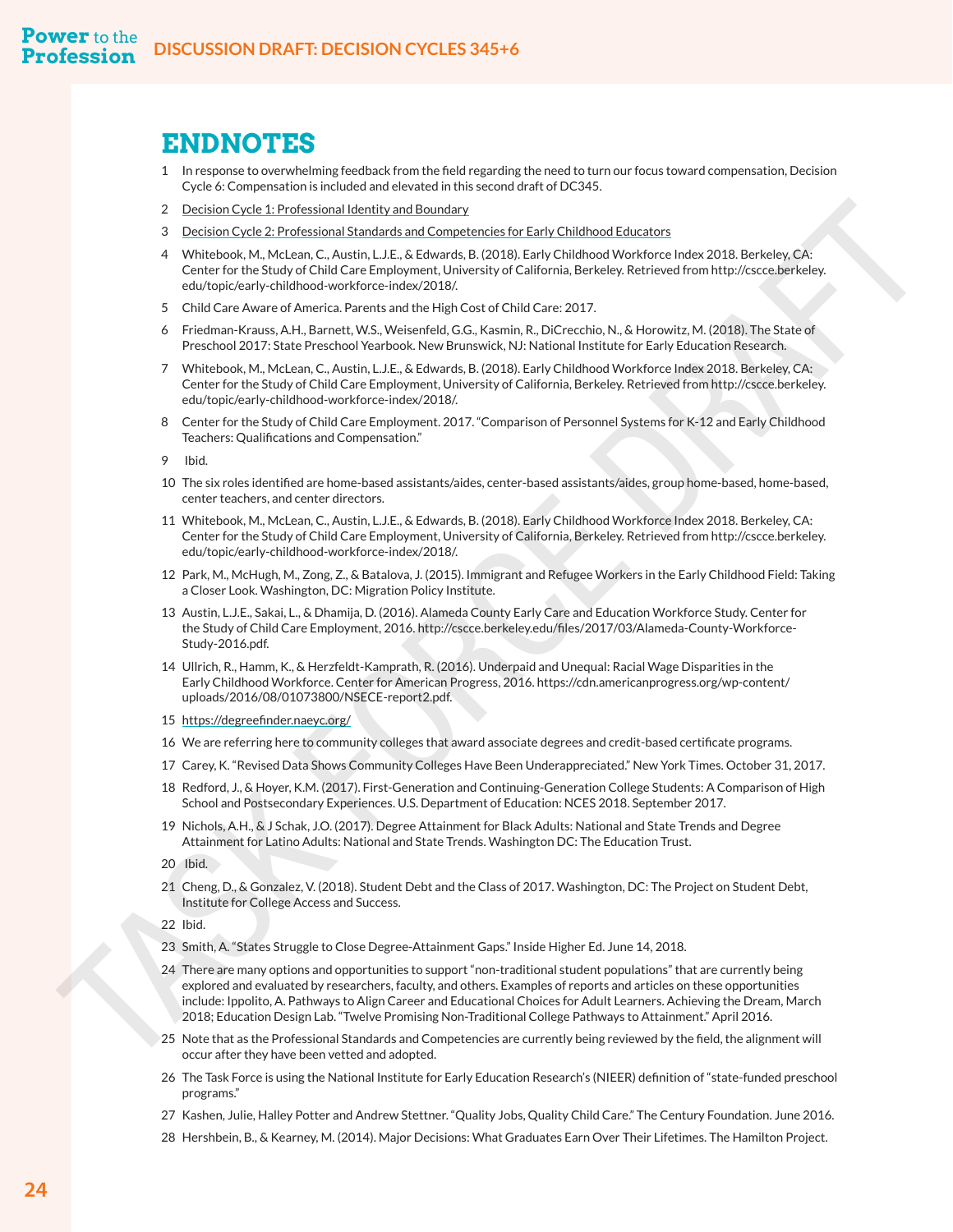- [29](#page-19-0) National Academies of Sciences, Engineering, and Medicine. (2018). Transforming the Financing of Early Care and Education. Washington, DC: The National Academies Press. https://doi.org/10.17226/24984.
- [30](#page-19-0) Whitehurst, Grover J. "Why the federal government should subsidize child care and how to pay for it." Economic Studies at Brookings. Evidence Speaks Reports, Vol 2, No. 11. March 9, 2017.
- 31 Brandon, R.N., Stutman, T.J., & Maroto, M. (2010). "The Economic Value of Early Care and Education in the US," in Weiss, E. & Brandon, R. Economic Analysis: The Early Childhood Sector. Washington, DC: Partnership for America's Economic Success.
- 32 Since the increased federal investment in FY2018, more states are increasing their payment rates to reach 75% of market rate, at least for some providers. This progress is a true testament to the need for this funding, as well as the power and impact of increased investments.
- 33 The hourly rate was based on a reversal of National Women's Law Center subsidy data, using the same assumptions of 9 hours per day, 5 days per week, and 4.33 weeks per month, or 195 hours per month.
- 34 Schulman, K., & Blank, H.(2017). Persistent Gaps: State Child Care Assistance Policies, 2017. Washington, DC: National Women's Law Center.
- 35 Lieberman, A. Better Compensation: A Necessary Component for a Strong Head Start Workforce. New America Blog. March 2017. Retrieved at: https://www.newamerica.org/education-policy/edcentral/head-start-workforce/.
- 36 Johnson-Staub, C. (2017). Equity Starts Early: Addressing Racial Inequities in Child Care and Early Education Policy. Washington, DC: CLASP.
- 37 U.S. Department of Education & U.S. Department of Health and Human Services. High-Quality Early Learning Settings Depend on a High-Quality Workforce Low Compensation Undermines Quality. June 2016.
- 38 Bureau of Labor Statistics, U.S. Department of Labor. Occupational Outlook Handbook, Kindergarten and Elementary School Teachers, at https://www.bls.gov/ooh/education-training-and-library/kindergarten-and-elementary-schoolteachers.htm.
- 39 Early childhood educators in home-based family child care are typically not salaried employees but self-employed with income based on fees for service. This fact reflects the urgency of developing and ensuring financing models that build equitable compensation of early childhood educators into funding streams that support all families' access to mixeddelivery settings.
- 40 Note that geographical variations could theoretically result in a ECE II educator in certain areas earning a higher salary than a ECE III educator in a different geographic range.
- 41 Whitebook, M., McLean, C., Austin, L.J.E., & Edwards, B. (2018). Early Childhood Workforce Index 2018. Berkeley, CA: Center for the Study of Child Care Employment, University of California, Berkeley.
- 42 National Academies of Sciences, Engineering, and Medicine. (2018). Transforming the Financing of Early Care and Education. Washington, DC: The National Academies Press. https://doi.org/10.17226/24984.
- 43 Ibid.
- 44 Completers may meet the educational requirements for industry-recognized national credentials like the Child Development Associate® (CDA) national credential and other portable credentials.
- <span id="page-27-0"></span>45 "Introductory" connotes a foundational level of preparation; a person prepared at the introductory level will know and understand the basic aspects of each professional preparation standard, as agreed upon in the Professional Standards and Competencies for Early Childhood Educators. This level of preparation will provide the foundation necessary for effective practice as well as the groundwork for mastery of more complex practices. "Essential," by comparison, connotes a step that builds on the introductory knowledge and understanding to establish a deeper knowledge and understanding of each standard (APL assumes at the forest particle in the standard standard in the standard in the standard standard in the standard standard in the standard standard in the standard standard in the standard in the standard sta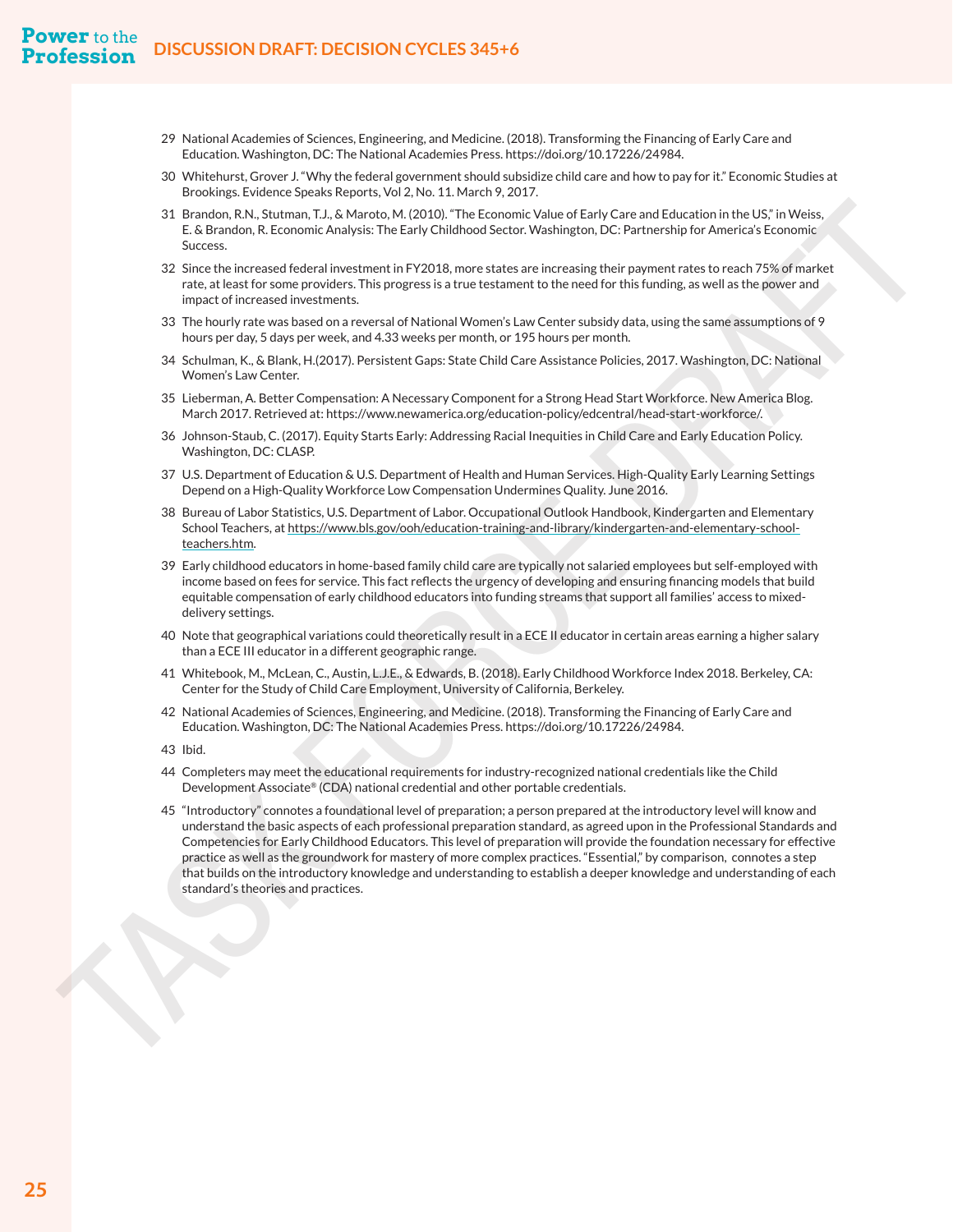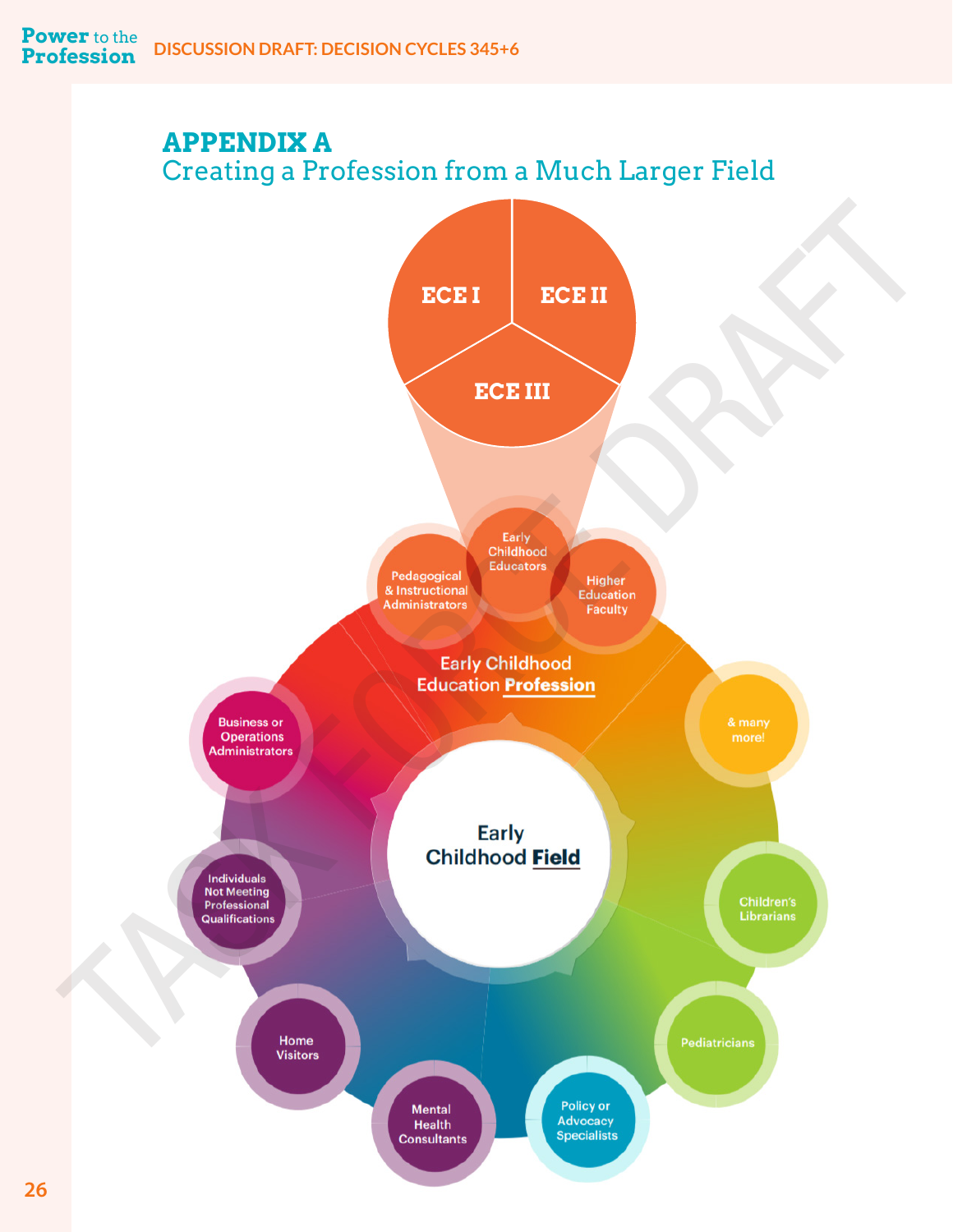# <span id="page-29-0"></span>**APPENDIX B** Unifying Framework for Preparation, Competence, Responsibilities, and Compensation

|                                          | <b>ECEI</b>                                                                                                                                                                           | <b>ECEII</b>                                                                                                                                                                                                                  | <b>ECE III</b>                                                                                                                                                                                                                       |
|------------------------------------------|---------------------------------------------------------------------------------------------------------------------------------------------------------------------------------------|-------------------------------------------------------------------------------------------------------------------------------------------------------------------------------------------------------------------------------|--------------------------------------------------------------------------------------------------------------------------------------------------------------------------------------------------------------------------------------|
| PREPARATION                              | Professional Training Program<br>in Early Childhood Education                                                                                                                         | Associate Degree Program in<br>Early Childhood Education                                                                                                                                                                      | Bachelor's Degree Program in<br>Early Childhood Education<br>Master's Degree Program in<br><b>Early Childhood Education</b><br>(initial prep)                                                                                        |
| TIME AND DURATION                        | These programs are a minimum<br>120 clock hours.                                                                                                                                      | Associate degree programs<br>normally require at least two<br>years but less than four years<br>of full-time equivalent college<br>work. An associate degree is at<br>least 60 credit hours of college-<br>level course work. | Bachelor's degree programs<br>normally require at least four<br>years but no more than five<br>years of full-time equivalent<br>college work. A bachelor's<br>degree is at least 120 credit<br>hours of college-level<br>coursework. |
| PROGRAM AT COMPLETION<br>AWARD ISSUED BY | Certificate or credential issued<br>by professional training<br>programs, industry-recognized<br>credentialing organizations,<br>OR institutions of higher<br>education <sup>44</sup> | Degree issued by institutions of<br>higher education                                                                                                                                                                          | Degree issued by institutions of<br>higher education                                                                                                                                                                                 |
| <b>SIGNATION</b><br>험                    | Completers qualify to receive<br>the ECE I designation.                                                                                                                               | Completers qualify to receive<br>the ECE II designation.                                                                                                                                                                      | Completers qualify to receive<br>the ECE III designation.                                                                                                                                                                            |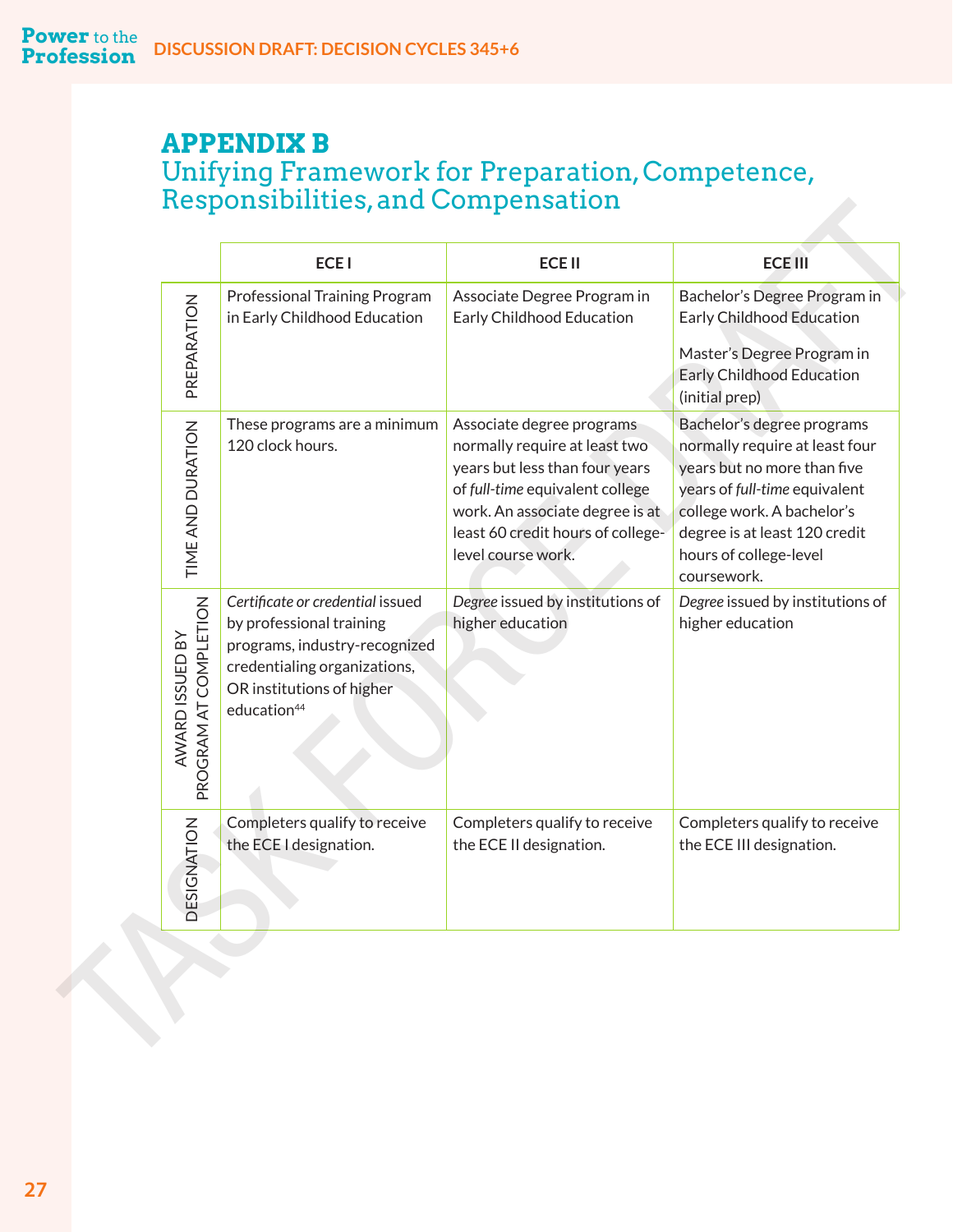#### <span id="page-30-0"></span>**DISCUSSION DRAFT: DECISION CYCLES 345+6 Power** to the **Profession**

| <b>ECEI</b>                                                                                                                                                                                                                                                                                                                                                                                                                                                                                                                                                                  | <b>ECEII</b>                                                                                                                                                                                                                                                                                                                                                                                                                                                                                                                                                                                                                                                                                                                 | <b>ECE III</b>                                                                                                                                                                                                                                                                                                                                                                                                                                                                                                                                                                                                                                                                                                                                                             |
|------------------------------------------------------------------------------------------------------------------------------------------------------------------------------------------------------------------------------------------------------------------------------------------------------------------------------------------------------------------------------------------------------------------------------------------------------------------------------------------------------------------------------------------------------------------------------|------------------------------------------------------------------------------------------------------------------------------------------------------------------------------------------------------------------------------------------------------------------------------------------------------------------------------------------------------------------------------------------------------------------------------------------------------------------------------------------------------------------------------------------------------------------------------------------------------------------------------------------------------------------------------------------------------------------------------|----------------------------------------------------------------------------------------------------------------------------------------------------------------------------------------------------------------------------------------------------------------------------------------------------------------------------------------------------------------------------------------------------------------------------------------------------------------------------------------------------------------------------------------------------------------------------------------------------------------------------------------------------------------------------------------------------------------------------------------------------------------------------|
| Completers are introduced to<br>all professional standards and<br>competency areas.<br>Completers can apply their<br>introductory knowledge and<br>DEPTH OF KNOWLEDGE AND COMPETENCE <sup>45</sup><br>understanding of all the<br>professional standards and<br>competency areas.<br>Along with the pedagogical<br>knowledge and skills identified<br>in the competency areas,<br>completers have high school-<br>level knowledge in core content<br>areas of math, science, English,<br>social studies/history, physical<br>education, visual arts, and<br>performing arts. | Graduates know and<br>understand the essential aspects<br>of all professional standards<br>and competency areas with a<br>strong focus on young children in<br>birth through 5 settings.<br>Graduates can apply their<br>essential knowledge and<br>understanding of all the<br>professional standards and<br>competency areas with a strong<br>focus on young children in birth<br>through 5 settings.<br>Along with the pedagogical<br>knowledge and skills<br>identified in the competency<br>areas, graduates have<br>introductory college-level<br>knowledge of content areas<br>(linguistics, literature, the<br>arts, mathematics, science,<br>and social studies) through<br>dedicated general education<br>courses. | Graduates know and<br>understand the essential aspects<br>of all professional standards<br>and competency areas with a<br>strong focus on young children in<br>birth through grade 3 settings.<br>Graduates can apply their<br>essential knowledge and<br>understanding of all the<br>professional standards and<br>competency areas, including<br>age-appropriate content<br>pedagogy, with a strong focus on<br>young children in birth through<br>grade 3 settings.<br>Along with the pedagogical<br>knowledge and skills identified<br>in the competency areas,<br>graduates have essential college-<br>level knowledge of content<br>areas (linguistics, literature,<br>the arts, mathematics, science,<br>and social studies) through<br>dedicated general education |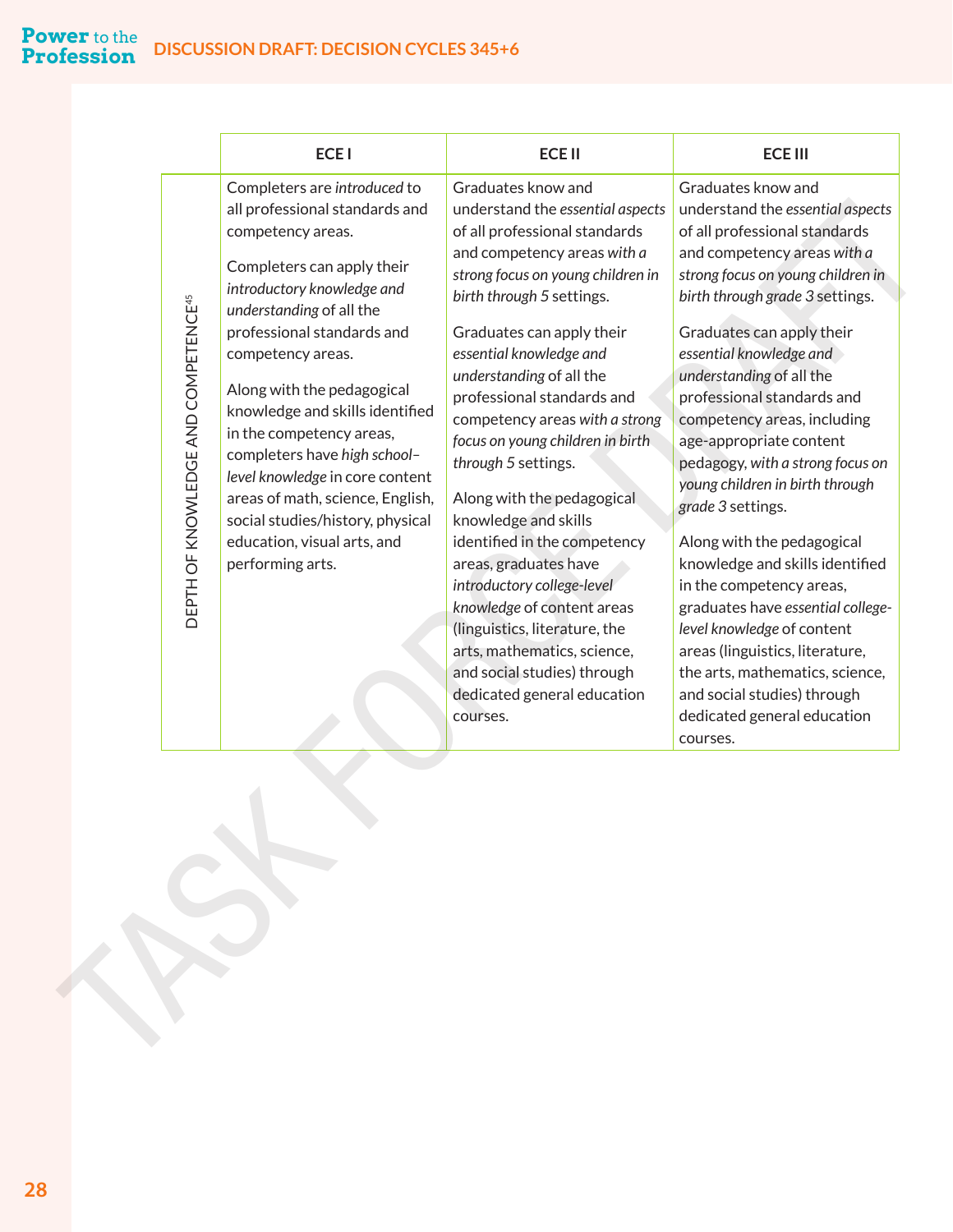#### **Power** to the **DISCUSSION DRAFT: DECISION CYCLES 345+6 Profession**

|                         | <b>ECEI</b>                                                                                                                                                                                                                                                                                                                                                            | <b>ECE II</b>                                                                                                                                                                                                                                                                                                                                                                                                                                                                                                                                                                                                                                                                                                                                                             | <b>ECE III</b>                                                                                                                                                                                                                                                                                                                                                                                                                                                                                              |
|-------------------------|------------------------------------------------------------------------------------------------------------------------------------------------------------------------------------------------------------------------------------------------------------------------------------------------------------------------------------------------------------------------|---------------------------------------------------------------------------------------------------------------------------------------------------------------------------------------------------------------------------------------------------------------------------------------------------------------------------------------------------------------------------------------------------------------------------------------------------------------------------------------------------------------------------------------------------------------------------------------------------------------------------------------------------------------------------------------------------------------------------------------------------------------------------|-------------------------------------------------------------------------------------------------------------------------------------------------------------------------------------------------------------------------------------------------------------------------------------------------------------------------------------------------------------------------------------------------------------------------------------------------------------------------------------------------------------|
| <b>RESPONSIBILITIES</b> | 0-5: Completers can help<br>develop and sustain high-quality<br>development and learning<br>environments.<br>Completers can serve as<br>effective members of early<br>childhood education teaching<br>teams.                                                                                                                                                           | 0-5 Settings:* Graduates can<br>be responsible for developing<br>and sustaining high-quality<br>development and learning<br>environments with staffing<br>models that provide frequent<br>access to ECE IIIs for guidance.<br>K*-Grade 3: Graduates can<br>help develop and sustain high-<br>quality development and<br>learning environments.<br>Graduates can serve as effective<br>members of ECE teaching teams<br>and can guide the practice of<br>ECE I.<br>* In state-funded preschool<br>programs (as defined by<br>NIEER), provided in mixed-<br>delivery settings and explicitly<br>aligned with the K-12<br>public school system, ECE II<br>graduates can serve in the<br>support educator role. ECE III<br>graduates must serve in the<br>lead educator role. | Birth-Grade 3: Graduates can<br>be responsible for developing<br>and sustaining high-quality<br>development and learning<br>environments.<br>Graduates can serve as effective<br>members of ECE teaching teams<br>and can guide the practice of ECE<br>I and II.<br>*In state-funded preschool<br>programs (as defined by<br>NIEER), provided in mixed-<br>delivery settings and explicitly<br>aligned with the K-12<br>public school system, ECE III<br>graduates must serve in the<br>lead educator role. |
| COMPENSATION            | Compensation, including<br>benefits, will be comparable<br>for all ECE I professionals<br>regardless of their job setting.<br>The early childhood education<br>profession should look to<br>public school salary scales as<br>the minimum benchmark for<br>comparable compensation,<br>assuming comparable<br>qualifications, experience, and<br>job responsibilities. | Compensation, including<br>benefits, will be comparable<br>for all ECE II professionals<br>regardless of their job setting.<br>The early childhood education<br>profession should look to<br>public school salary scales as<br>the minimum benchmark for<br>comparable compensation,<br>assuming comparable<br>qualifications, experience, and<br>job responsibilities.                                                                                                                                                                                                                                                                                                                                                                                                   | Compensation, including<br>benefits, will be comparable<br>for all ECE III professionals<br>regardless of their job setting.<br>The early childhood education<br>profession should look to<br>public school salary scales as<br>the minimum benchmark for<br>comparable compensation,<br>assuming comparable<br>qualifications, experience, and<br>job responsibilities.                                                                                                                                    |